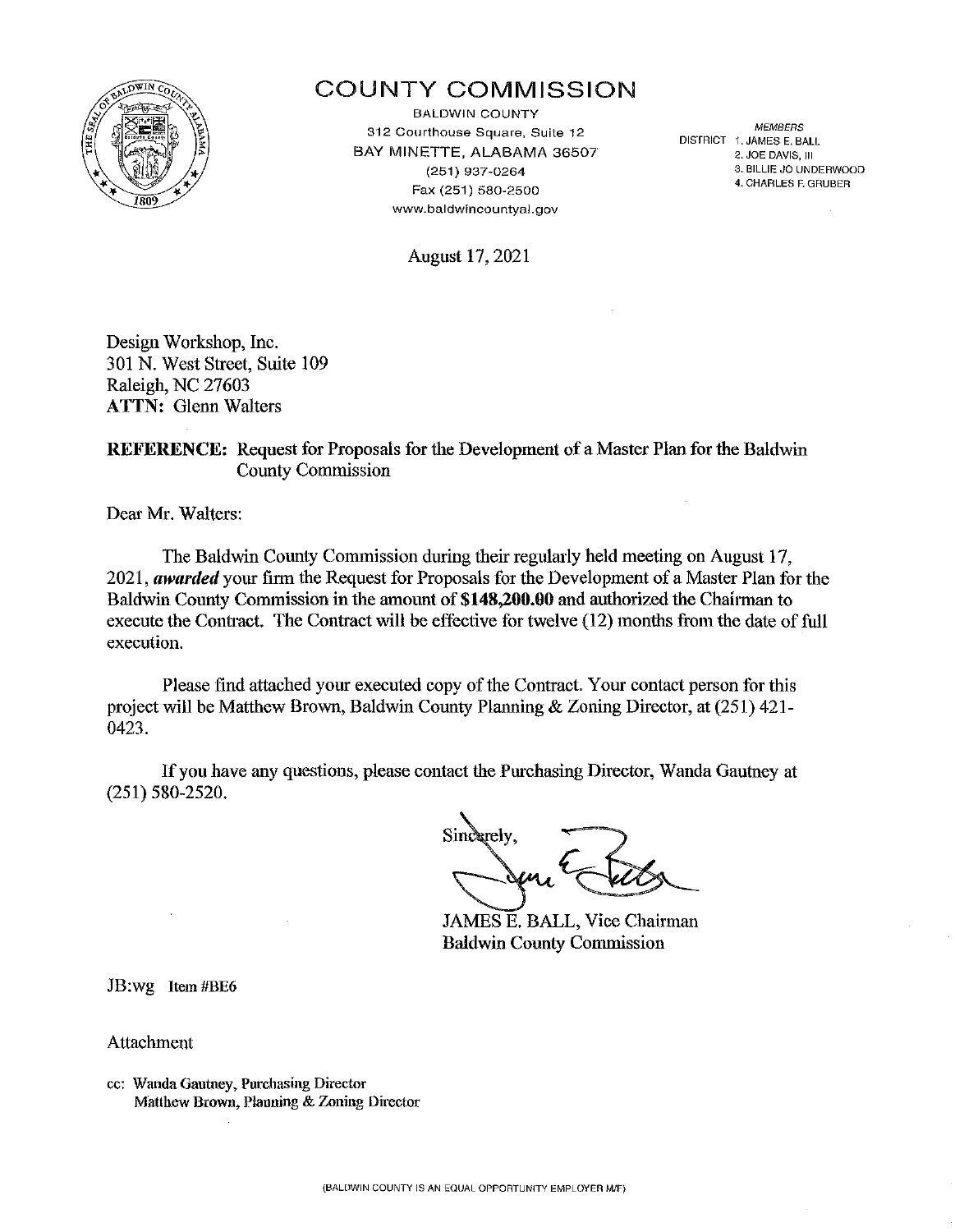# STATE OF ALABAMA ) COUNTY OF BALDWIN )

# **CONTRACT FOR PROFESSIONAL SERVICES**

THIS CONTRACT FOR **PROFESSIONAL SERVICES** (this "Contract" and/or this "Agreement") is made and entered into between the COUNTY OF BALDWIN (hereinafter referred to as the "COUNTY") acting by and through its governing body, the BALDWIN COUNTY COMMISSION, and DESIGN WORKSHOP, INC., (hereinafter, "PROVIDER").

Whereas, at its regular held meeting on Tuesday, April 6, 2021, the COUNTY authorized staff to solicit a Request for Proposals (RFP) for Development of a Master Plan for the Baldwin County Commission; and

Whereas, the PROVIDER responded to the RFP and was chosen by the COUNTY to provide needed services in accordance with the RFP and its Response.

**NOW, THEREFORE,** in consideration of the premises and the mutual covenants herein contained and any other good and valuable consideration, the receipt and sufficiency of which is hereby acknowledged, PROVIDER and COUNTY do hereby agree as follows:

- **1.** Definitions. The following terms shall have the following meanings:
	- a. COUNTY: Baldwin County, Alabama
	- b. COMMISSION: Baldwin County Commission
	- c. PROVIDER: Design Workshop, Inc.
- 2. Obligations Generally. The COUNTY hereby retains, and the PROVIDER agrees to perform for the COUNTY, those professional services as hereinafter set forth. This document shall serve as the binding contract for the services of PROVIDER. PROVIDER shall immediately commence performance of the services outlined herein upon full execution of this Contract. All work shall be commenced and completed in a timely manner as, and at the times, herein set out.
- **3.** Recitals Included. The above recitals and statements are incorporated as part of this Contract and shall have the effect and enforceability as all other provisions herein.
- 4. Professional Qualifications. For the purpose of this Contract, the PROVIDER represents and warrants to the COUNTY that it possesses the professional, technical, and administrative personnel with the specific experience and training necessary to provide the professional services required herein.
- 5. Services to be Rendered. PROVIDER is retained by the COUNTY as a professionally qualified **consultant.** The general scope of work for the services shall include all the terms, conditions, and specifications contained in certain "Request for Proposals for the

 $\bar{z}$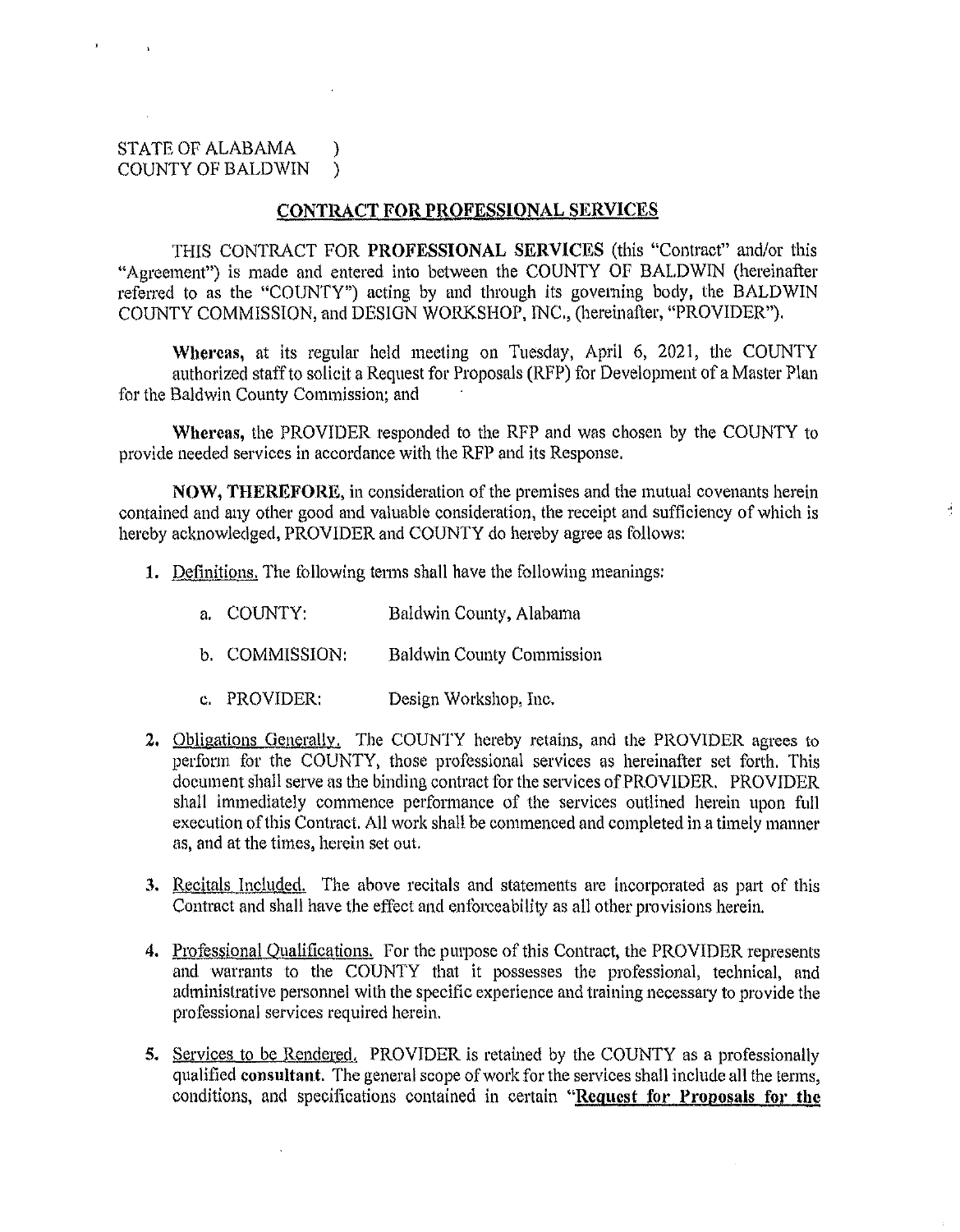**Development of a Master Plan for the Baldwin County Commission" and the attachments hereto,** the same being expressly incorporated herein by reference, and further include, without limitation, the following:

- A. PROVIDER shall maintain ongoing communications with the COUNTY regarding this service, including updates, emails and etc. as requested by the COUNTY. Additionally, PROVIDER will meet with COUNTY as needed or requested.
- B. PROVIDER is responsible for the professional quality, technical accuracy, timely completion and coordination of all services furnished by or in relation to this Contract. Notwithstanding this requirement, PROVIDER shall closely coordinate the subject services with the COUNTY and designated personnel.
- C. PROVIDER represents and warrants that its services shall be performed within the limits and standards provided by the COUNTY, in a manner consistent with the level of care and skill ordinarily exercised by similar providers under similar circumstances at the time the services are performed.
- 6. Attachments: The exhibits and/or attachments listed below are specifically included as a necessary part of this agreement and the same shall not be complete without such items, to wit:
	- A. Attachment A Contract Provisions
	- B. Attachment  $B -$  Client Billing Information
	- C. Attachment  $C -$  Scope of Work
	- D. Attachment D Insurance Certificate

COUNTY and PROVIDER, if necessary, shall jointly cause such items as listed above to contain dates, signatures of the patties with authorization to make such signatures, and sufficient marks and references back to this Agreement noting their inclusion and attachment hereto. In any event of a conflict between this document and the attachments referenced above, this document shall govern.

# 7. General Responsibilities of the COUNTY.

 $\overline{1}$ 

- a. The COUNTY shall provide reasonable notice to PROVIDER whenever the COUNTY actually observes or otherwise actually becomes aware of any development that affects the scope or time of PROVIDER's services hereunder or any defect or nonconfonnance in the work of PROVIDER.
- h. The COUNTY shall pay to PROVIDER the compensation as, and subject to, the terms set out below.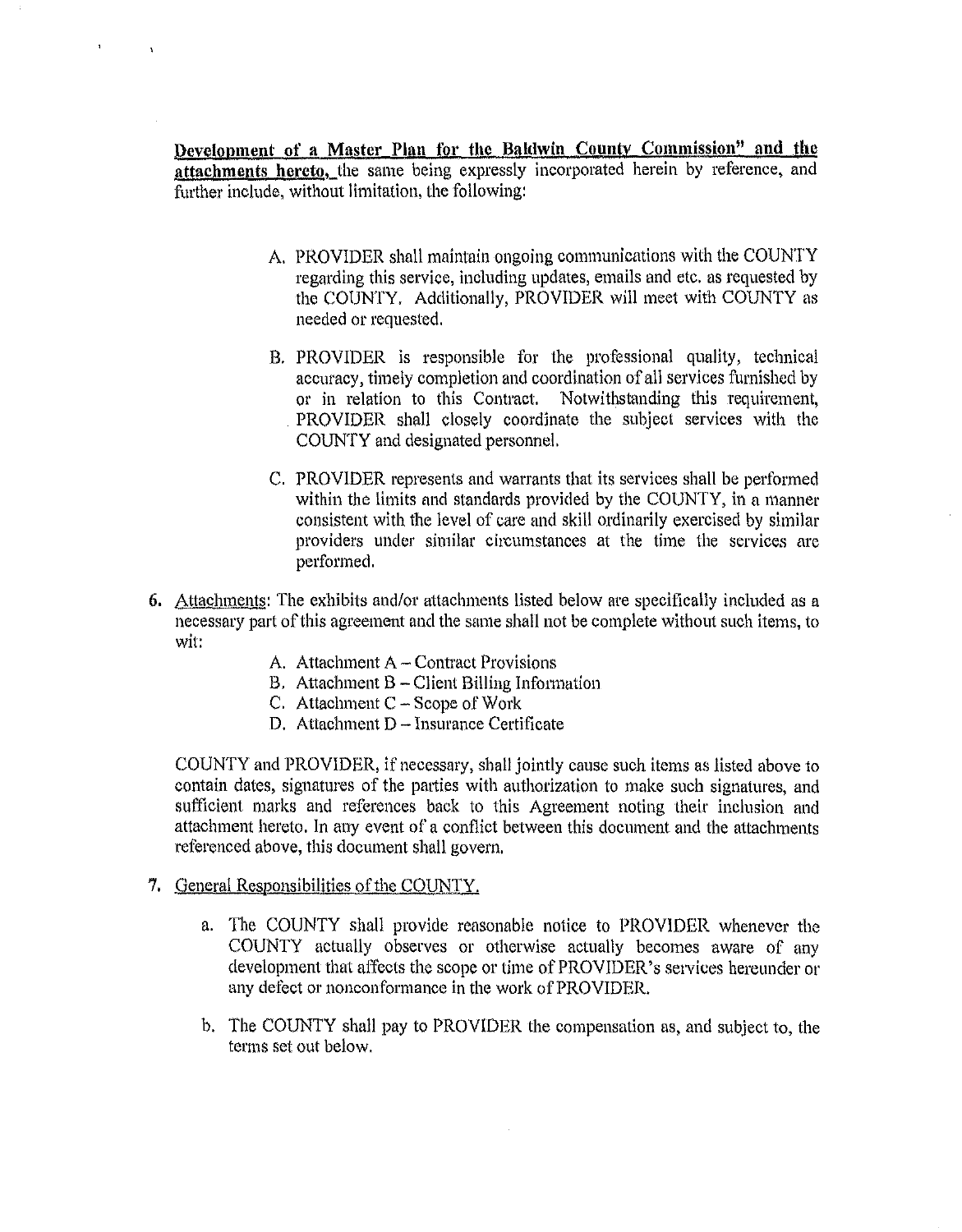- c. The COUNTY shall provide any necessary notices to commence, discontinue, or terminate the services herein described.
- 8. Termination of Services. The COUNTY or PROVIDER may terminate this contract, with or without cause or reason, by giving (10) days written notice of such to the other party. Upon receipt of such a notice, PROVIDER shall discontinue its work to the extent specified in the notice.

In the event of termination, the COUNTY shall pay PROVIDER for all services satisfactorily rendered, and for any expenses deemed by COUNTY to be a reimbursable expense incurred pursuant to this Contract and prior to the date of termination.

- 9. Compensation Limited. The compensation to be paid to the PROVIDER shall be the full compensation for all work performed by PROVIDER under this Contract. Any and all additional expenditures or expenses of PROVIDER, not listed in full within this Contract, shall not be considered as a part of this Contract and shall not be demanded by PROVIDER or paid by COUNTY unless the additional costs are approved by the COUNTY in the form of a written Change Order. Compensation to PROVIDER for work shall be paid in accordance with the Scope of Work. Said compensation shall be all inclusive, including without limitations, reimbursement of all cost, incidents and operating expenses associated with those directly engaged in performance of the requested services.
- 10. Method of Payment. PROVIDER shall submit invoices to the COUNTY for payment for work performed. Such invoice shall be accompanied by a detailed account of compensation to be paid PROVIDER. Payment shall be made by the COUNTY within thirty (30) days of the approval of the invoice submitted by the PROVIDER. The COUNTY agrees to review and approve invoices submitted for payment in a timely manner.
- 11. Effective and Termination Dates. This Contract shall be effective for eighteen (18) months and shall commence immediately upon the same date as its full execution and shall terminate upon the first to occur of either the expiration of eighteen (18) months or upon a written notification thereof received by either party within the required ten (10) day period. [Nothing herein stated shall prohibit the parties from otherwise terminating this Contract according to the provisions herein.]
- 12. Insurance: Prior to performing services pursuant to this Contract, Provider shall carry, with insurers satisfactory to County, throughout the tenn of hereof, Auto Liability Insurance, including owned, and non-owned vehicles, with limits of not less than \$1,000,000, combined single limit, for both bodily injury liability and property damage liability each occurrence; Commercial General Liability Insurance, including all contractual liability hereunder, with limits not less than \$1,000,000, combined single limit, for both bodily injury liability and property damage liability each occurrence; and Worker's Compensation Insurance, meeting the statutory limits of the State of Alabama and Employer's Liability Insurance folly covering all employees and supervisors participating in the work at the subject property site. All liability insurance shall name the County as an additional insured. Prior to cmmnencing operations hereunder, a Certificate of Insurance evidencing such coverage, satisfactory to County, shall be famished to County, which shall specifically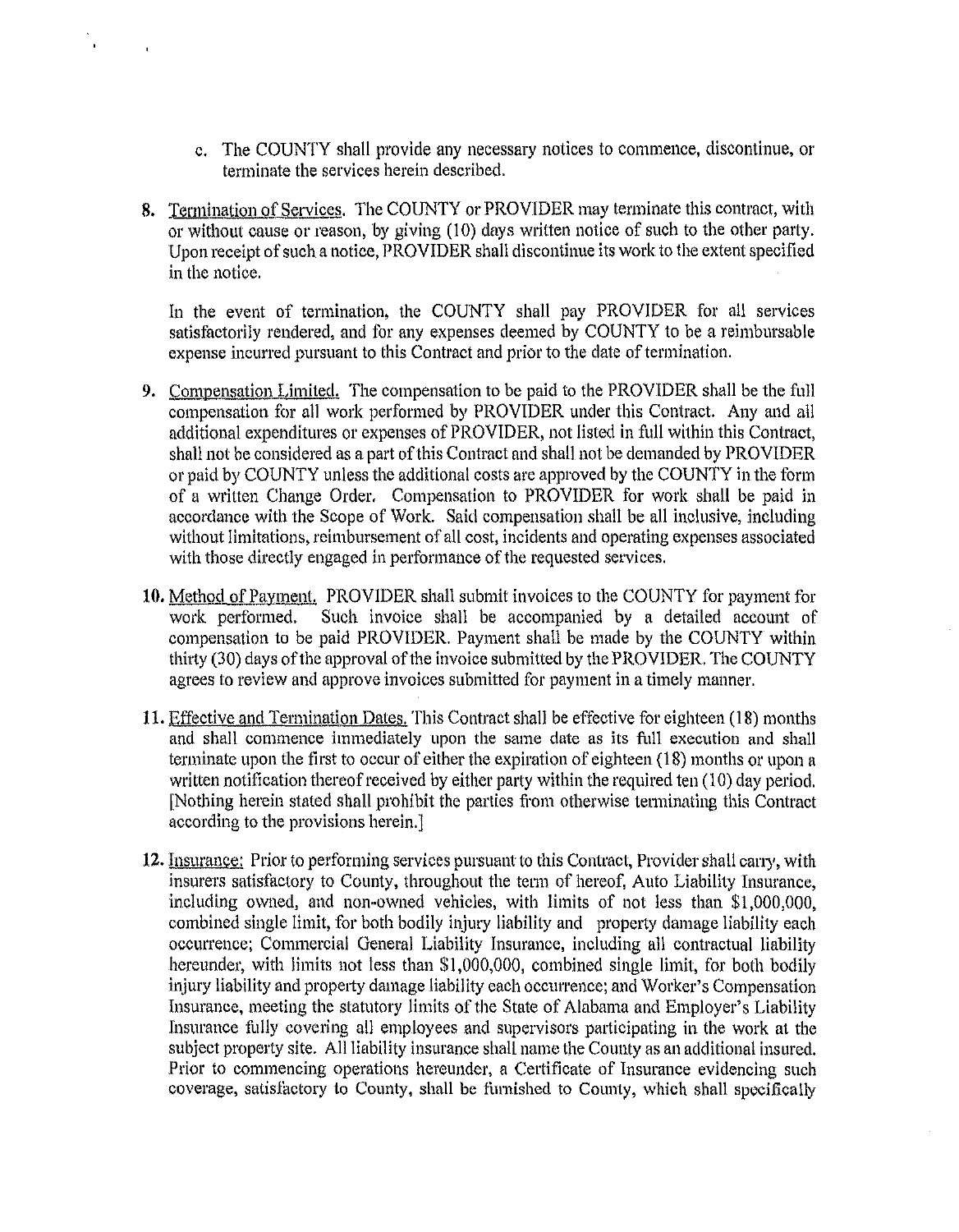state that such insurance shall provide for at least thirty (30) days' notice to County in the event of cancellation or termination in such insurance policies. The workers compensation certificate shall bear an endorsement clearly evidencing a waiver of the right of subrogation against County and County Representatives. Should Provider fail to furnish current evidence upon demand of any insurance required hereunder, or in the event of cancellation, termination or change in any such insurance, County may, at its option, suspend this Contract until insurance is obtained, terminate this Contract immediately without further action, or hold Provider in material default and pursue any and all remedies available. Said Certificate of lnsunmce evidencing the requisite coverage is attached hereto as *Attachment*  D as if fully set forth.

- 13. Indemnification. PROVIDER shall indemnify, and hold County, and its Commissioners, affiliates, employees, agents, and representatives (collectively "County") harmless from and against claims, demands, liabilities, damages, losses, judgments, costs, and expenses including, reasonable attorneys' fees, and costs, for personal injury (including death) and property damage incurred by or imposed upon County, to the extent caused by the provision of services hereunder, or any act or omission, of Provider or others for whom Provider is legally liable. Provider shall provide the COUNTY with proof of general liability coverage including the COUNTY as an additional insured. This indemnification shall survive the expiration or termination of this Contract.
- 14. Confidentiality. PROVIDER acknowledges that in the course of providing its services hereunder, it may become privy to valuable information of a confidential and proprietary nature relating to the COUNTY'S activities. All information PROVIDER becomes privy to as a result of this Contract should be treated confidential and shall not be divulged by PROVIDER to any third person or entity without the express written consent of the COUNTY.
- 15. Representations PROVIDER represents that PROVIDER is presently certified, licensed and otherwise permitted under all necessary and applicable laws and regulations to perform the services herein, and that PROVIDER shall renew, maintain, and otherwise ensure that all such certifications, licenses, and permits are current and valid, without interruption, for and through completion of the services. The representation aforesaid is a material inducement to the COUNTY in entering this Contract, and the parties agree that the breach thereof shall be deemed material at the County's option.
- 16. Legal Compliance. PROVIDER shall at all times comply with all applicable federal, State, local and municipal laws and regulations.
- 17. Independent Contractor. PROVIDER acknowledges that it is an independent contractor, and PROVIDER shall at all times remain as such in performing the services under this Contract. PROVIDER is not an employee, servant, partner, or agent of the COUNTY and has no authority, whether express or implied, to contract for or bind the COUNTY in any manner. The parties agree that PROVIDER shall be solely responsible for and shall have full and unqualified control over developing and implementing its own means and methods, as it deems necessary and appropriate in providing the aforementioned services, and that the COUNTY's interests herein are expressly limited to the results of said services. PROVIDER is not entitled to unemployment insurance benefits, and PROVIDER is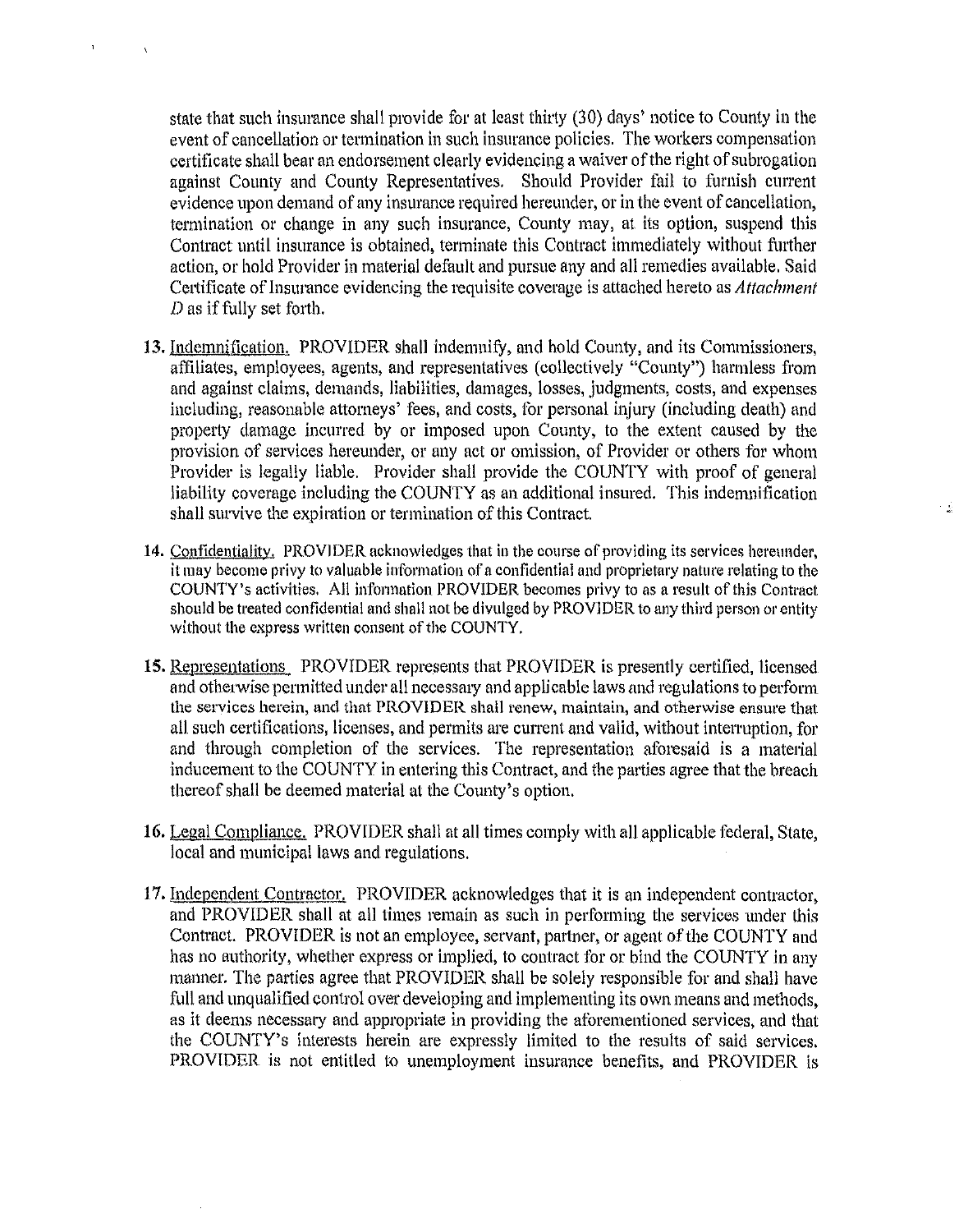responsible for and obligated to pay any and all federal and state income tax on any monies paid pursuant to this Contract.

- **18.** No Agency Created. It is neither the express nor the implied intent of PROVIDER or COUNTY to create an agency relationship pursuant to this Contract. Therefore, the PROVIDER does not in any manner act on pehalf of COUNTY and the creation of such a relationship is prohibited and void.
- **19.** No Prohibited Exclusive Franchise. The COUNTY neither perceives nor intends, by this Contract, a granting of an exclusive franchise or violation of Art. I, Section 22 of the Alabama Constitution.
- **20.** Ownership of Documents/Work. The COUNTY shall be the owner of all copyright or other intellectual property rights in reports, documents and deliverables produced and paid for under this Contract, and to the extent permitted by Alabama law, any such material may be reproduced and reused at the discretion of the COUNTY without payment of further consideration. PROVIDER shall not transfer, disclose, or otherwise use such information for any purpose other than in performance of the services hereunder, without the COUNTY's prior written consent, which may be withheld or granted in the sole discretion of the COUNTY.
- 21. Unenforceable Provisions. If any one or more of the provisions contained herein shall, for any reason, be held to be invalid, illegal or unenforceable in any respect, then such provision or provisions shall be deemed severable from the remaining provisions hereof, and such invalidity, illegality or tmenforceability shall not affect any other provision hereof. This Contract shall be construed as if such invalid, illegal or unenforceable provision had never been contained herein.
- 22. Entire Agreement. This Contract represents the entire and integrated agreement between COUNTY and PROVIDER and supersedes all prior negotiations, representations, or agreements, either written or oral. This Contract may be amended only by written instrument signed by all parties and shall not be construed more strictly against one party than against the other merely by virtue of the fact that it may have been prepared by counsel for one of the parties, it being recognized that both parties hereto have equally contributed to this Contract.
- 23. Failure to Strictly Enforce Performance. The failure of the COUNTY to insist upon the strict performance of any of the terms, covenants, agreements, and conditions of this Contract shall not constitute, and shall never be asserted by PROVIDER as constituting, a default or be construed as a waiver or relinquishment of the right of the COUNTY to thereafter enforce any such term, covenant, agreement, or condition, but the same shall continue in full force and effect.
- **24.** Attorney's Fees. Notwithstanding anything contained herein to the contrary, should the COUNTY employ an attorney to enforce or interpret any of the terms and conditions of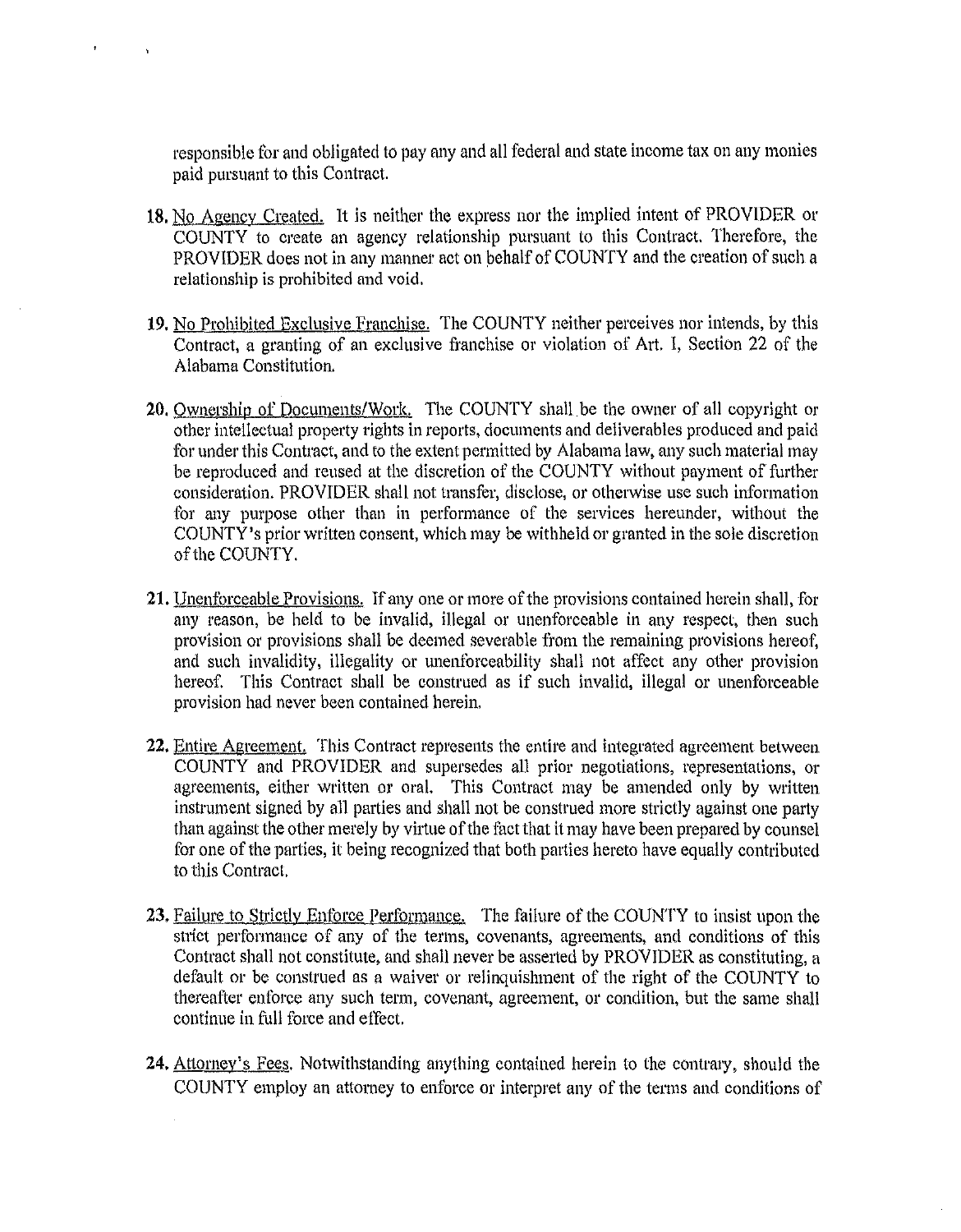this Contract, or to recover damages for the breach of any term or condition hereof, the COUNTY shall be entitled to recover from PROVIDER all reasonable costs, damages, and expenses, including reasonable attorneys' fees, incurred in connection therewith. Additionally, notwithstanding anything contained herein to the contrary, should the PROVIDER employ an attorney to enforce or interpret any of the terms and conditions of this Contract, or to recover damages for the breach of any term or condition hereof, the PROVIDER shall be entitled to recover from COUNTY all reasonable costs, damages, and expenses, including reasonable attorneys' fees, incurred in connection therewith.

- **25.** Assignment. This Contract or any interest herein shall not be assigned transferred or otherwise encumbered by PROVIDER without the prior written consent of the COUNTY, which may be withheld or granted in the sole discretion of the COUNTY.
- 26. Notice. Notice required herein shall be in writing, unless otherwise allowed, and said notice shall be deemed effective when received at the following addresses:

| PROVIDER: | Design Workshop, Inc.<br>301 N. West Street, Suite 109<br>Raleigh, NC 27603<br>ATTN: Glenn Walters             |
|-----------|----------------------------------------------------------------------------------------------------------------|
| COUNTY:   | <b>Baldwin County Commission</b><br>c/o Chairman<br>312 Courthouse Square<br>Suite 12<br>Bay Minette, AL 36507 |

- 27. Force Majeure. The Parties hereto shall incur no liability to the other if performance becomes impossible or impracticable by reason of an event or effect that the parties could neither have anticipated nor controlled. This allowance shall include both an act of nature and acts of third parties. Any costs that would otherwise be incurred and/or necessitated by the provisions herein shall be alleviated for either party by such event or effect.
- **28.** Number of Originals. This Contract shall be executed with three (3) originals, each of which are equally valid as an original.
- **29.** Governing Law; Venue. This Contract in all respects, including without limitation its formation, validity, construction, enforceability and available remedies, shall be governed by the Jaws of the State of Alabama, without regard to Alabama conflict of law principles. Proper venue for any action arising hereunder shall lie in Baldwin County.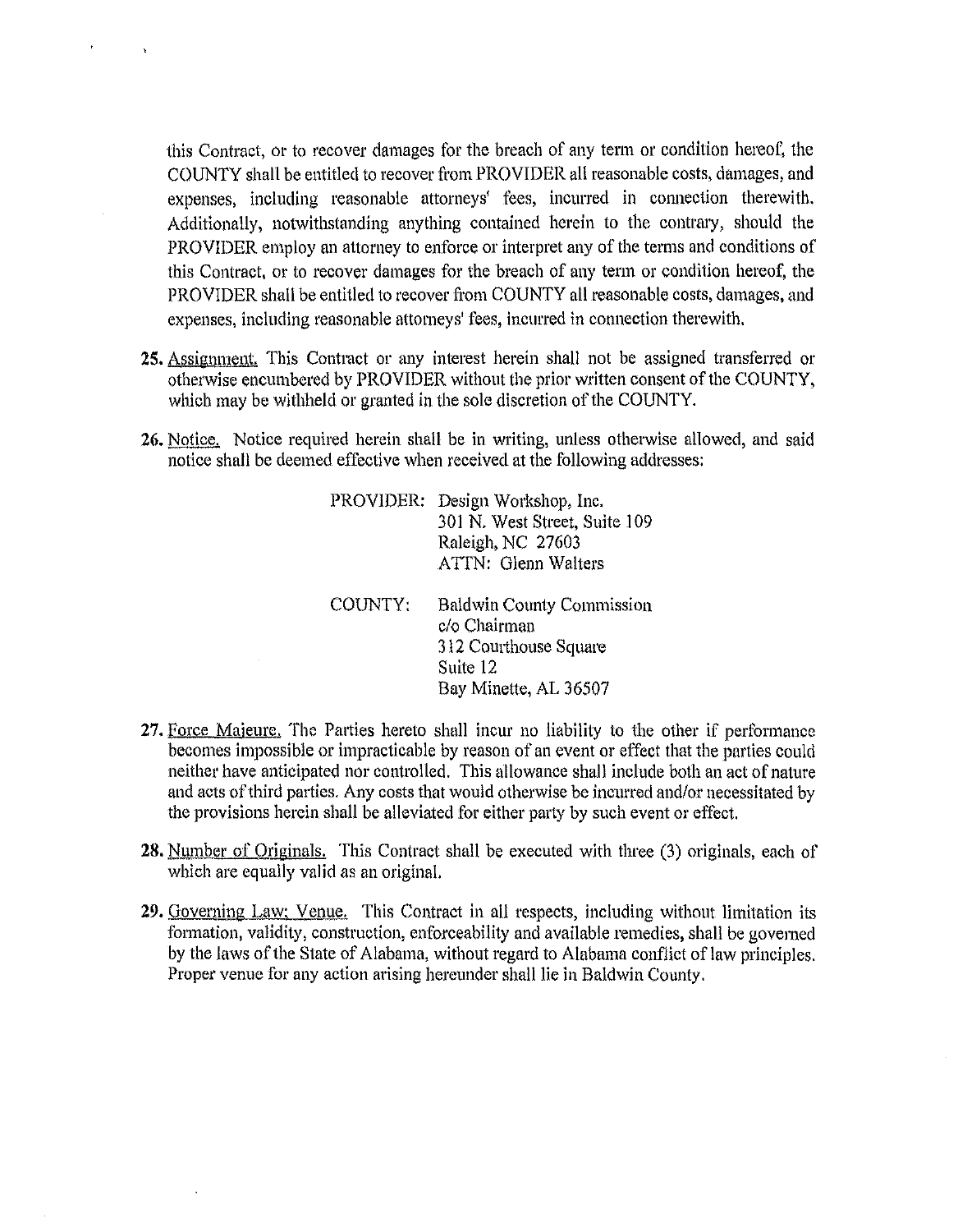# (SIGNATURE PAGES FOLLOW)

 $\sim 0.1$ 

 $\sim$   $\sim$ 

 $\mathbf{r}$ 

 $\hat{\mathbf{r}}$ 

 $\frac{1}{2}$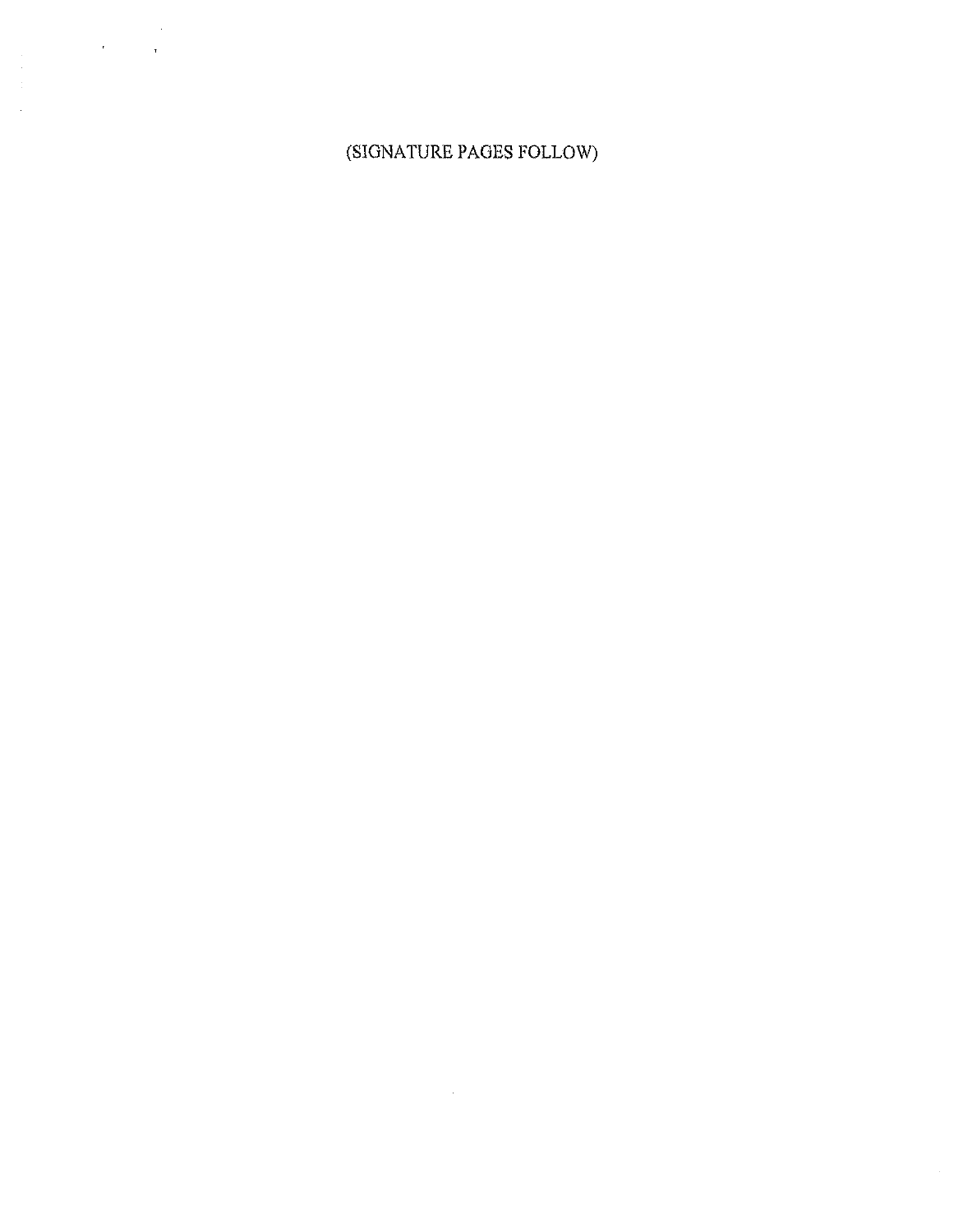IN WITNESS WHEREOF, the parties hereto have executed this contract on the last day of execution by the COUNTY as written below.

ATTEST:  $\mathcal{J}$ 1 EXECUTION OF THE STRANGE OF THE STRANGE OF THE STRANGE OF THE STRANGE OF THE STRANGE OF THE STRANGE OF THE STRANGE OF THE STRANGE OF THE STRANGE OF THE STRANGE OF THE STRANGE OF THE STRANGE OF THE STRANGE OF THE STRANGE OF  $\mathcal{O}^*$  $\frac{1}{2}$   $\geq$   $\frac{1}{2}$   $\leq$   $\frac{1}{2}$   $\leq$   $\frac{1}{2}$   $\leq$   $\frac{1}{2}$   $\leq$   $\frac{1}{2}$   $\leq$   $\frac{1}{2}$   $\leq$   $\frac{1}{2}$   $\leq$   $\frac{1}{2}$   $\leq$   $\frac{1}{2}$   $\leq$   $\frac{1}{2}$   $\leq$   $\frac{1}{2}$   $\leq$   $\frac{1}{2}$   $\leq$   $\frac{1}{2}$   $\le$ 1 .r :," *!* ~:-.\_ **e** ~ :  $\frac{1}{2}$  ,  $\frac{1}{2}$  ,  $\frac{1}{2}$  ,  $\frac{1}{2}$  ,  $\frac{1}{2}$  ,  $\frac{1}{2}$  ,  $\frac{1}{2}$  ,  $\frac{1}{2}$  ,  $\frac{1}{2}$  ,  $\frac{1}{2}$  ,  $\frac{1}{2}$  ,  $\frac{1}{2}$  ,  $\frac{1}{2}$  ,  $\frac{1}{2}$  ,  $\frac{1}{2}$  ,  $\frac{1}{2}$  ,  $\frac{1}{2}$  ,  $\frac{1}{2}$  ,  $\frac{1$ - ::. . , '" / / <sup>\*</sup> / \* 0 - \* 2 ,.,.. ·:::· .. . ·~ *...* :-' \ ' ...... *::::* ... <sup>~</sup>  $\begin{array}{cc}\n\text{STATE OF ALABAMA} \\
\text{STATE OF ALABAMA}\n\end{array}$ COUNTY OF BALDWIN  $\frac{1}{111}$  ,  $\frac{1}{111}$  ,  $\frac{1}{111}$  ,  $\frac{1}{111}$  ,  $\frac{1}{111}$  ,  $\frac{1}{111}$  ,  $\frac{1}{111}$  ,  $\frac{1}{111}$  ,  $\frac{1}{111}$  ,  $\frac{1}{111}$  ,  $\frac{1}{111}$  ,  $\frac{1}{111}$  ,  $\frac{1}{111}$  ,  $\frac{1}{111}$  ,  $\frac{1}{111}$  ,  $\frac{1}{111}$ (\ • **<sup>1</sup> <sup>1111</sup>**'\ \\ I, <u>Convetta Creel</u> a Notary Public in and for said County, in said State, hereby certify that, Joe Davig, III, whose name as Chairman of Baldwin County Commission, and Wayne Dyess, whose name as County Administrator, are known to me, acknowledged before me on this day that, being informed of the contents of the Contract for Professional Services, they, as such officers and with full authority, executed same knowingly and with full authority to do so on behalf, of said Commission.  $\mathcal{A}^{\mathcal{P}}$ **th**  $\begin{bmatrix} 1 & 0 & 0 \end{bmatrix}$ GIVEN under my hand and seal on this the  $\prod_{i=1}^{n}$  day of August Computer of the Computer of the Computer of the Computer of the Computer of the Computer of the Computer of the Computer of the Computer of the Computer of the Computer of the Computer of the Computer of the Compute **f. <sup>0</sup> -V . 11** "'{' *:;::-* <sup>f</sup> <u>; elte Inflation of the state</u> Notary Public<br>My Commission Expires: ' .•. •• • ....... . **otary t 1c** ~9" · •••••·•. \ ~"" , ...... ... . . . ~,,, **<sup>5</sup>**,,\, My Comm1ss1on Expires:\_ *111111111"'"'''·*  **My Commission Expires:** ... ., **T.luly 14, 2025 r**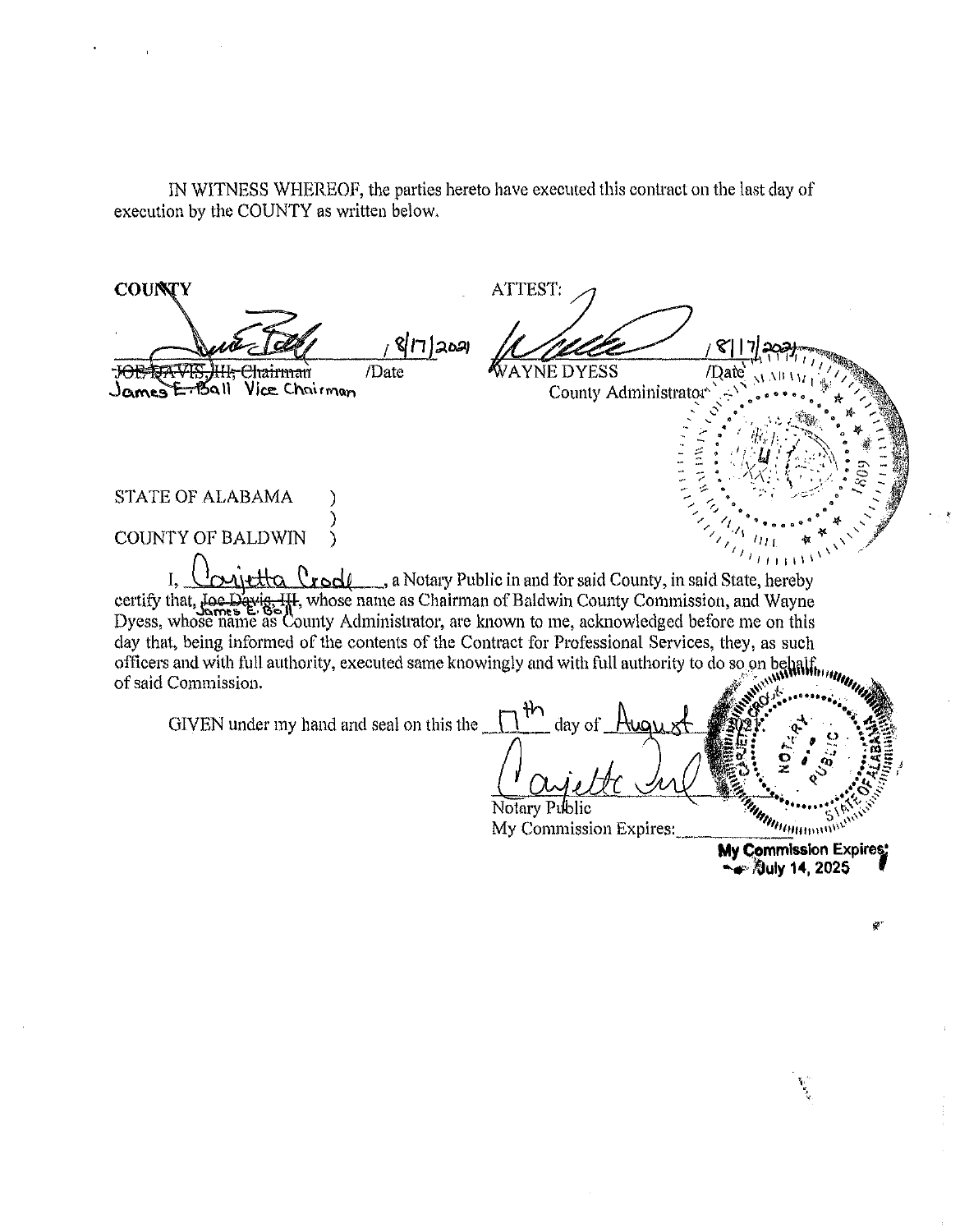**PROVIDER:** 

Design Workshop, Inc.

By Glenn Walters / August 2, 2021

Its Principal

# STATE OF NORTH CAROLINA)

couNTY OF *Bu11cp11 be* j  $I_{\rm c}$ , I,  $\frac{1}{2}$  *La.*  $\frac{d}{d\ell}$  /  $\frac{d}{d\ell}$  Notary Public in and for said County and State, hereby certify that *Gleon* Walter, 2 as *frincipal* of Design Workshop, Inc., whose name is signed to the foregoing in that capacity, and who is known to me, acknowledged before me on this day that, being informed of the contents of the foregoing, he executed the same voluntarily on the clay the same bears date for and as an act of said Design Workshop, Inc.

GIVEN under my hand and seal on this the  $\alpha$  day of *August* 

LAUREL CADDELL<br>NOTARY PUBLIC **Buncombe Counly** Norlh Carolina My Commission Expires Mar. 14, 2026

Notary Public  $My$  Commission Expires:  $Mar$ .

, 2021.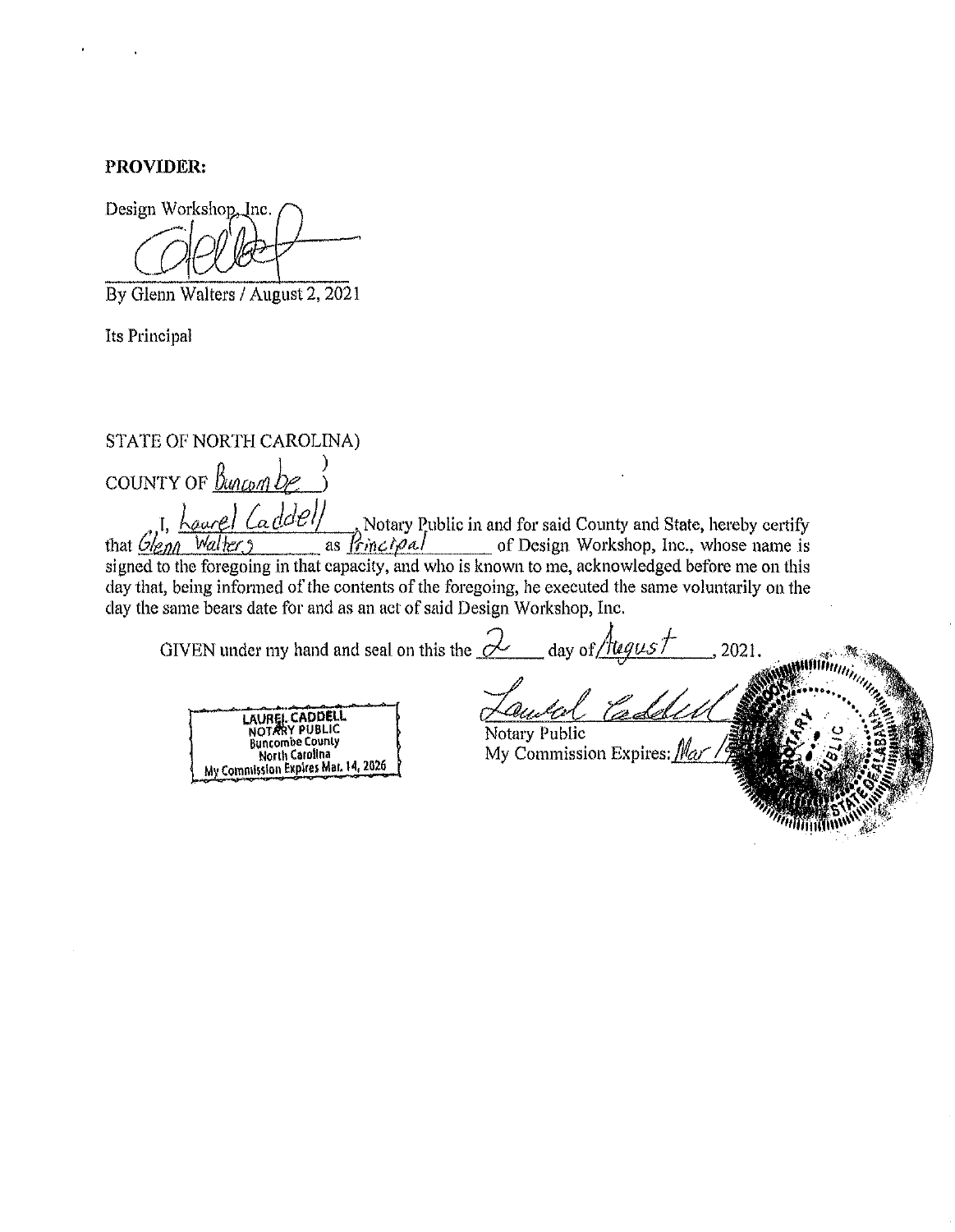#### **Attachment A to Contract for Professional Services for Development of a Master Plan between Design Workshop and Baldwin County Commission (the "Contract") Contract Provisions**

- 1. All fees, commissions, and expenses billed shall be due within thirty (30) days of the date of billing. Interest on unpaid or late bills shall accrue at six (6) percent interest per annum.
- 2. When any invoice is outstanding and unpaid thirty (30) days after the date of billing, Design Workshop may, at its discretion, stop work on the project.
- 3. If the project is suspended or abandoned, in whole or in part, for a period of ninety (90) days or more, of upon instruction by Client to Design Workshop to suspend activity on the project, Design Workshop shall be compensated for all services performed together with all reimbursable expenses due and the Contract shall be .deemed terminated that the project is resumed after such suspension, the Contract between Client and Design Workshop আৰু .be reneotiated prior to resumption of services by Design Workshop. In the event that the Contract<sub>ia</sub> is fterminated প্ৰূueঞ্চ the suspension or abandonment of the project, Client shall make full payment to DW for all compensation earnedjand due hereunder within 30 days of receipt of a final invoice from DW. For purposes of this Attachment公, the term \_"suspension" or "abandonment" shall mean substantial discontinuance of labor, services, and expenses forta ninety,(90);day period or written instruction by Client to suspend substantially all project activities.

~~ \\ ~-

- 4. (omitted).  $\mathbb{A} \mathbb{R} \mathbb{N} \mathbb{N}$ .
- 5. All drawings, specifications and other work product, including those in electronic form, prepared by or through Design Workshop are the Instruments of Service for the solely with respect to this project. Design Workshop shall be deemed the author and owner of their Instruments of Service and shall retain all common law, statutory, and other rights, including copyrights

Design Workshop grafts the Client a nonexclusive license to reproduce Design Workshop's Instruments of Service solely for the purposes of constructing, using and maintaining this project, provided that Client shall comply with all obligations, incidding prompt payment of all sums when due, under the Contract. The Client shall be permitted to retain copies, including reproducible copies of drawings and specifications for information and reference in connection with the Client's use and occupancy of the project. The Client shall be permitted to authorize its contractors, subcontractors and material suppliers to reproduce applicable portions of the Instruments of Service appropriate to and for use in the execution of this project.

Any unauthorized use of the Instruments of Service without Design Workshop's consent shall be at the Client's sole risk and without liability to Design Workshop.

The Client shall indemnify and hold harmless Design Workshop, and Design Workshop's subconsultants from and against claims, damages, losses and expenses, including, but not limited to payment of attorney's fees, arising out of unauthorized use of the Instruments of Service that are part of this project. Design Workshop shall not be responsible or liable for any direct, actual or consequential damages which occur as the result of its inability to produce the Instruments of Service by reason of the casualty, destruction or loss of documents that occurs through no fault of Design Workshop.

6. Should the project be published in a book, magazine, newspaper, or publication for public circulation, or if a job sign is erected, Design Workshop should be listed as the planner/landscape architect. In addition, this Attachment A represents non-exclusive approval by the Client for publication and award submissions of the project by Design Workshop.

**Client Initials** 

 $\mathcal{M}$  . We see that

**DESIGNWORKSHOP**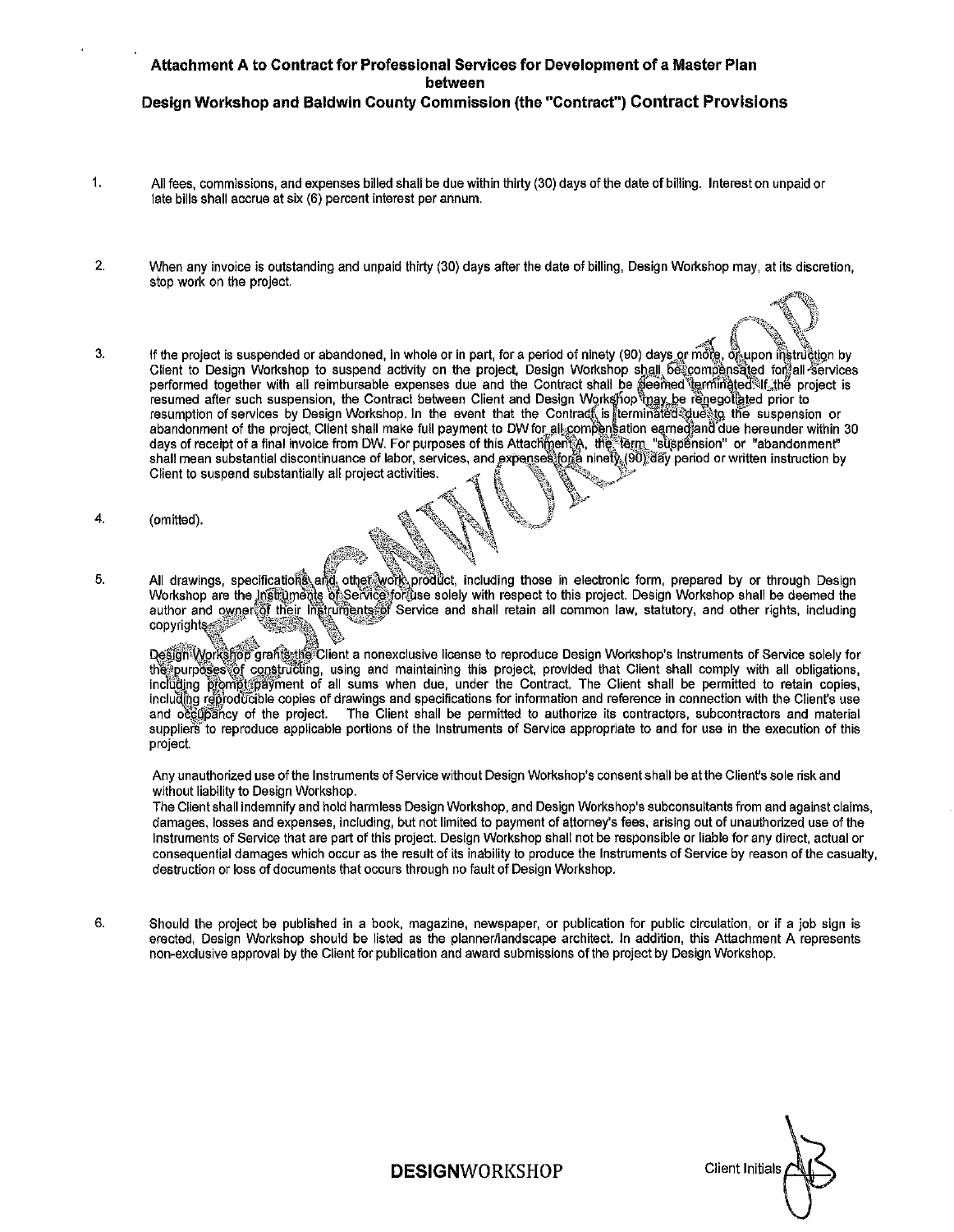- 7. The parties agree not to solicit for employment any employee of the other with whom the parties have had contact as a result of the Contract, while the candidate is employed by the other party, and for twelve (12) months following termination of such employment, unless specifically agreed to in writing.
- 8. In the event of a default of any provision of this Attachment, after ten (10) days notice to cure is delivered, the Contract may be deemed terminated by the non-defaulting party. For purpose hereof, any failure to pay sums due in accordance with Paragraph 1 shall be deemed default. Either party may terminate the Contract for convenience and without cause upon thirty (30) days written notice by either party. If Client terminates the Contract for convenience, DW shall be **compensated for Services performed prior to termination, together with reimbursable expenses then due.**
- 9. Design Workshop shall perform its services consistent with the professional skill and care ordinarily provided by similar **professionals practicing in the same manner and similar locality under the same or similar circumstances.**

**Design Workshop and Client waive consequential damages for claims, disputes or other matters in question arising out of or relating to**  theAgreement. This mutual waiver is applicable, without limitation, to all consequential damages due to either party's **termination in accordance with Paragraph 8.** 

10. All notices and other communications that are required or permitted to be given to the parties under the Contract shall be **sufficient in all respects if given in writing and delivered in person, by electronic mail, by telecopy, by overnight courier, or by**  certified mail, postage prepaid, return receipt requested, to the receiving party at the following address:

| If to Design Workshop: | If to Client;                            |                           |
|------------------------|------------------------------------------|---------------------------|
|                        |                                          |                           |
| <b>Plantich Agent</b>  | www.forcesco.com/and-international-basic |                           |
|                        |                                          | s a<br>YА.<br>V.<br>AR BA |
| Telephone:             | Telephone.                               |                           |
|                        |                                          | لتشتريه<br>- - - - -      |

or to such other address as such party may have given to the other by notice ৣpurွိยµant to thை Section.<sup>∞</sup> Notice shall be deemed given on the date of delivery, in the case of personal delivery, electronic mail or telecopy, or on the delivery or refusal date, as specified on the return receipt in the case of certified mail of on the tracking report in the case of overnight courier courier. And the courier of  $\mathscr{A}^{\mathscr{A}}$  and  $\mathscr{A}^{\mathscr{A}}$ 

 $\mathscr{B}$  and  $\mathscr{B}$  . We set  $\mathscr{C}$ 

- 11. If any provision of this Attachment is for any reason held [nvalld or uৗৣenforceab]e, such provision shall be deemed separate<br>and shall not affect the validity of the remaining portions herein and shall not affect the validity of the remaining portions herein  $\mathbb{P}^*$
- 12. This Attachment shall be binding upon the parties, their partners, successors, assigns, and legal representatives. Neither party may assign the Contract without the written consent of the other party.
- 13. The Contract may be amended of modif
- 14. The Contract to with all Attachment Alls attached (together with all other attachments, which are incorporated herein by this reference) constitutes the entite agreement between the parties and supersedes prior understandings, written or oral. No waiver under this Attachmentshall be valid unless it is given in writing and duly executed by the party to be charged therewith. x~--
- 15. This Attactiment and the Contract shall be governed by the Laws of the State of Alabama. Venue for any dispute between them arising out of or relating to the Contract shall be in Baldwin County, Alabama.
- 16. In construing this Attachment A, (i) the singular includes the plural and vice versa, (ii) reference to any document means such document as amended from time to time, (iii) "include" or "including" means including without limiting the generality of any description preceding such term, (iv) the word "or" is not exclusive, and (v) references to this Attachment A or Sections or paragraphs of this Attachment A refer to the Contract including all exhibits, schedules, and Addendum attached thereto, as the same may be amended from time to time.
- 17. (omitted).
- 18. (omitted).

Client Ini

**DESIGNWORKSHOP**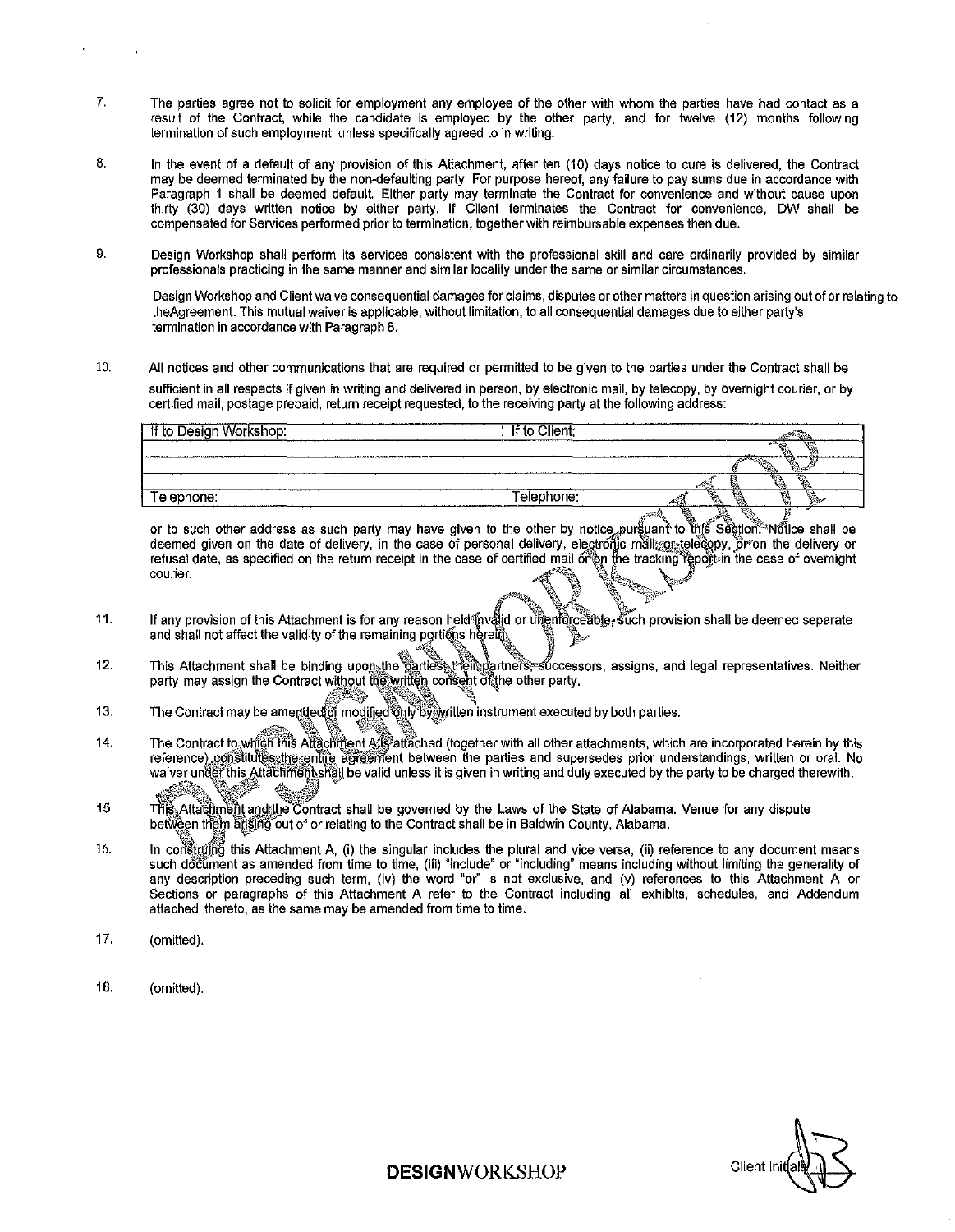# **Attachment B**

# **Client Billing Information**

**\*Please be sure that all of the information below is submitted along with the signed contract.** 

- Company to be billed: **Baldwin County Commission**
- Billing Address:312 **Courthouse Square, Suite 11, Bay Minette, AL 36507**
- Billing Address:
- Billing Contact Name: **Matthew Brown**
- Billing Contact E-mail: **Matthew.Brown@baldwincountyal.gov**
- Phone Number: **251.580.1657**
- Purchase Order #/ Contract # to appear on bills?
- Lien waivers/pay requests required to pay? **No**

\*If yes to lien waivers/pay requests, please attach a copy to this form. If there are electronic forms, please forward them to your OW Project Manager who will forward them on to our Finance team.

- Is there a specific date your company needs our invoice?

# **By the first of each month**

Please list any other special billing requirements not mentioned above: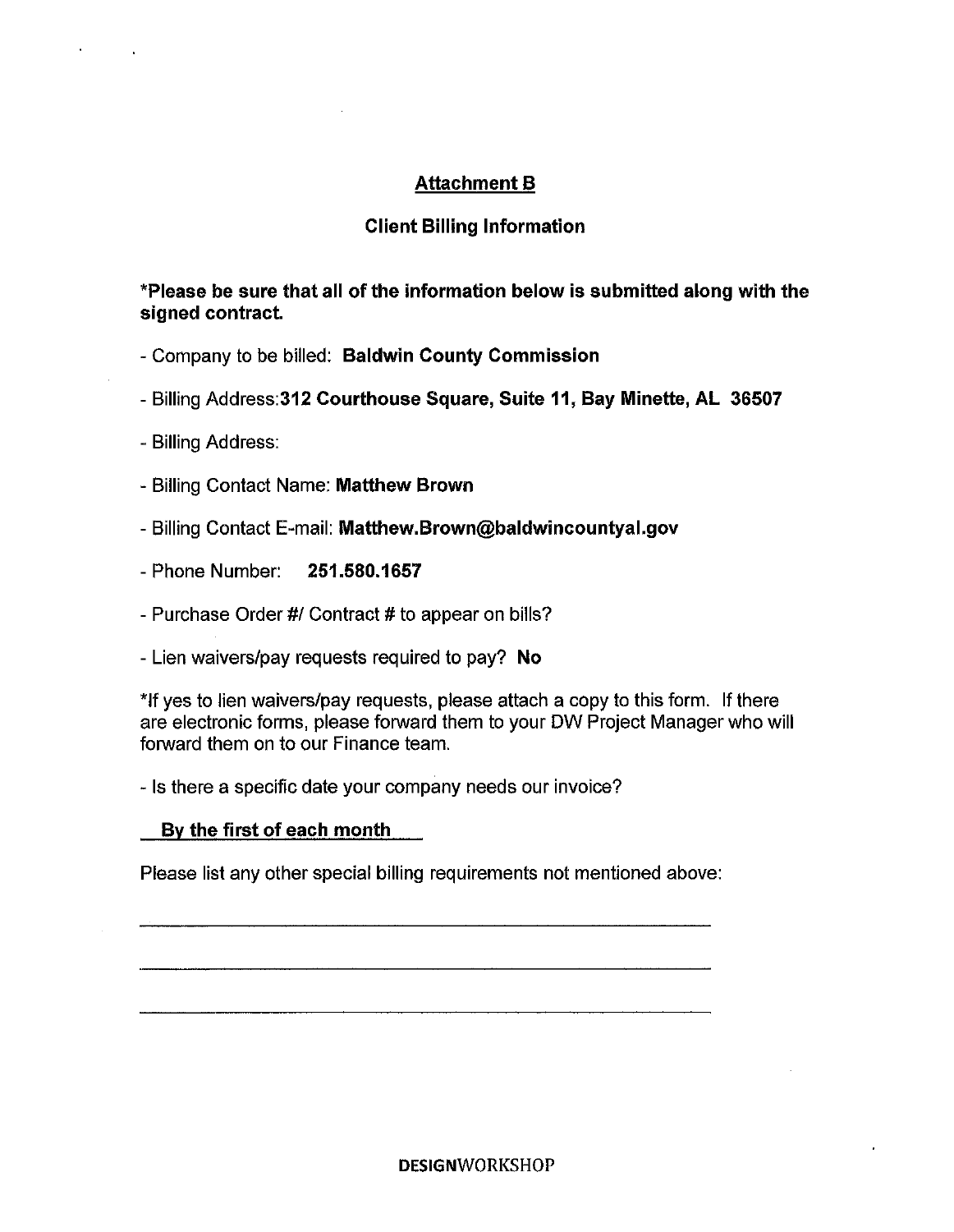#### **SCOPE OF SERVICES**

 $\sim 10^{-11}$ 

#### **TASK 1: PROJECT MANAGEMENT**

Project management is critical to keep the project on schedule and budget, effectively communicate progress and ensure the highest levels of success. As part of this we will:

- Conduct and facilitate a Strategic Kick Off meeting (SKO) with staff at the beginning of the project.
- Determine critical success factors prior to and as part of the Strategic Kick Off meeting to guide our efforts and to serve as a touch stone for course corrections and higher levels of focus.
- Create and confirm a detailed project schedule and document review process at the Strategic Kick Off meeting.
- Establish project goals and discuss specific areas of focus for your plan so that the direction is clear.
- Prepare and review a Community and Stakeholder Engagement Plan, based on your knowledge of your culture as well as our knowledge and experience in conducting successful engagement processes.
- Identify Information from previous work and studies relevant to the comprehensive plan effort and identify key questions and ideas to explore as part of the project.
- At the conclusion of the kick-off meeting, and ideally on the same day, we will conduct a coordinated tour with the assembled group to visit key locations, areas of potential growth, and areas of key focus for the plan.

To enhance day-to-day performance and project progress, Design Workshop has established a standard Project Management Plan (PMP) that is supported by the following documents:

- Client Vision and Critical Success Factors (CSFs) or those things that must happen for the project to be considered a success.
- Work Plans and Tasks organized into a project schedule that can be used for tracking.
- Roles and Responsibilities -organized Into an org chart.
- Communications Plan -to outline the method and schedule for communication and interaction.
- Risk Management Plan to frame potential issues and challenges to the project's success and to consider ways to work with or around those.
- Quality Management Plan -to establish a review methodology so that the plan is produced to the highest level of quality and is reviewed efficiently and per the schedule.

The Design Workshop team will use the PMP to manage the project and ensure that a product of the highest caliber and quality is delivered on time and on budget. We have successfully used the PMP in large scale community planning projects to monitor project performance and ensure quality.

#### Deliverables:

- Agenda for SKO currently targeted for August  $9<sup>th</sup>$ , 2021.
- Project Management Plan
- Project Schedule
- Community and Stakeholder Engagement Plan

#### **TASK 2: COMPREHENSIVE PLAN ADVISORY GROUP/ AMBASSADORS/ PLANNING COMMISSION**

Design Workshop will facilitate meetings with an Advisory Group I Ambassadors established by the County to collect Input and provide updates. In addition, we will solicit input and feedback from the Planning Commission and provide interim reports, presentations, and updates to each. Included in this task Is: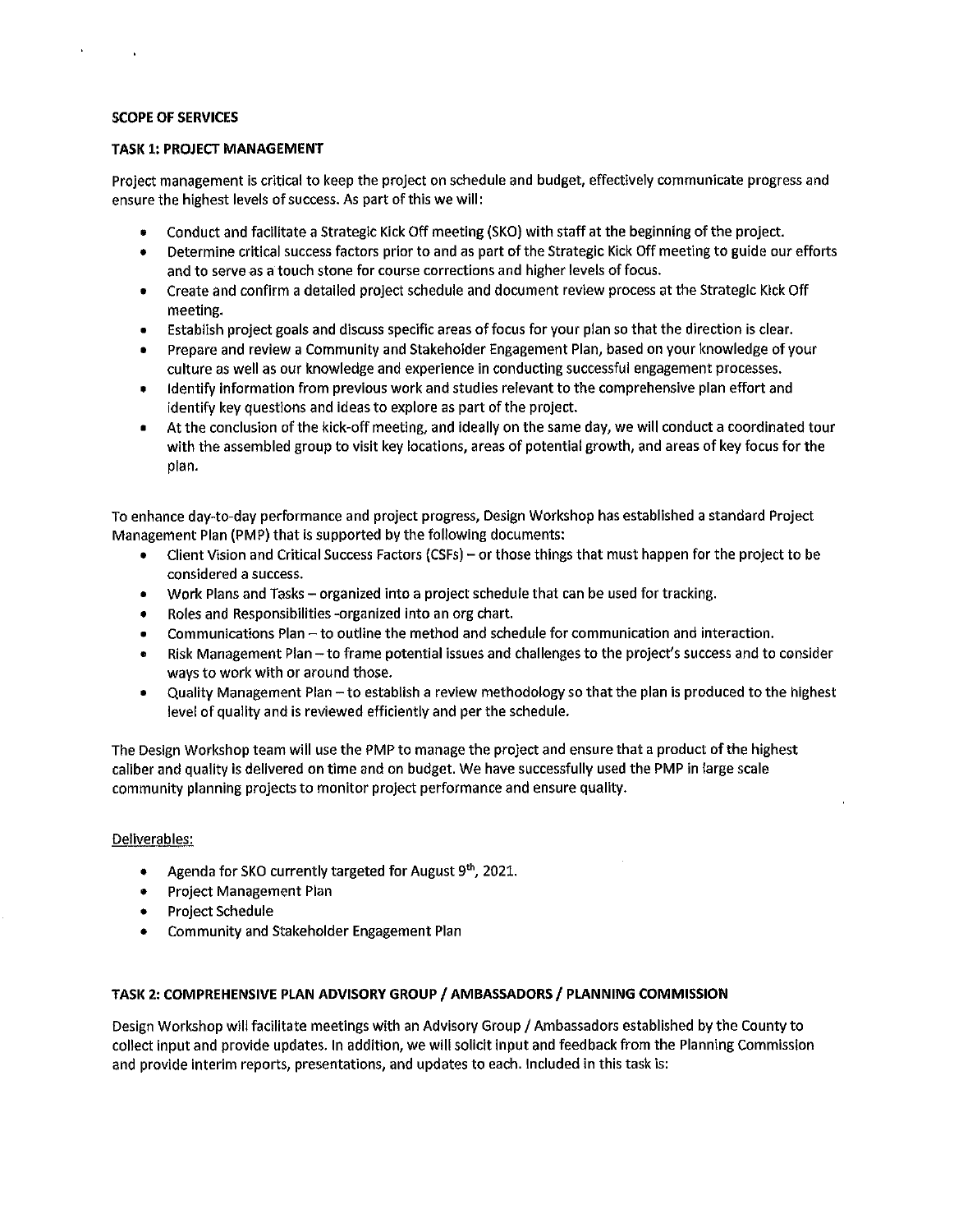- Four (4) Meetings with the Advisory Group I Ambassador Group at key milestones in the project to include project kick off, prior to community workshop **#1,** prior to community workshop #2 and as part of the draft plan review.
- Two (2) Meetings with the Planning Commission at key milestones in the project to include project kick off, following the community process to share what was learned, and as part of the draft plan review.
- Regular (at least bi-weekly) phone conference meetings, via telephone or video conference, with staff. We will also meet in person with staff while in Baldwin County.
- Presentation to County Commlssionat the conclusion of the project.

#### Deliverables:

 $\ddot{\phantom{0}}$ 

 $\bar{\mathbf{r}}$ 

- Meeting agendas for all meetings
- Meeting minutes
- Presentation materials to facilitate the meetings

# **TASK 3: PUBLIC ENGAGEMENT AND COMMUNICATIONS**

Creating the plan openly and transparently with the community and stakeholders will elevate its relevance and help ensure its adoption and future action. We strongly believe in an engagement process that Is highly interactive. As part of this we:

- Conduct four (4) facilitated "Design Workshops" that engage the community in a series of discussions and activities that lead to a vision, goals and strategies, actions, priorities and a preferred Land Use Plan. The workshops will be held within the areas that currently have zoning and the areas not yet zoned.
- Use keypad polling questions, planning exercises, group discussions, and web-based technology to allow a variety of ways for people to voice opinions, participate in the creation of the plan and share with us what your community's values are.
- Work closely with staff to create a list of important stakeholders to meet, such as the school Commission, economic development groups, builders/developers, infrastructure service providers, public works, transportation providers, etc.
- Utilize web-based conferencing, polling and design exercises to reach as many people as possible that may not be able to attend in-person public meetings.
- Work with Staff to utilize popup meetings at community events should they be possible in the coming months.
- Work with Staff to create an Advisory group or Ambassadors group that can assist with community engagement, trust building, conducting work sessions and communications within the various diverse areas of the County.

#### **Stakeholder Information Meetings**

At the beginning of the project, the County Project Manager will Identify 6 -10 key individual stakeholders or small stakeholder groups to be interviewed by DW on a "one on one" basis to gain focused Input and direction. The stakeholders will include key members and influencers from the development community, business community, major institutions, environmental organizations, social organizations and special interest groups that have a strong voice In the community and cultural institutions.

#### Deliverables: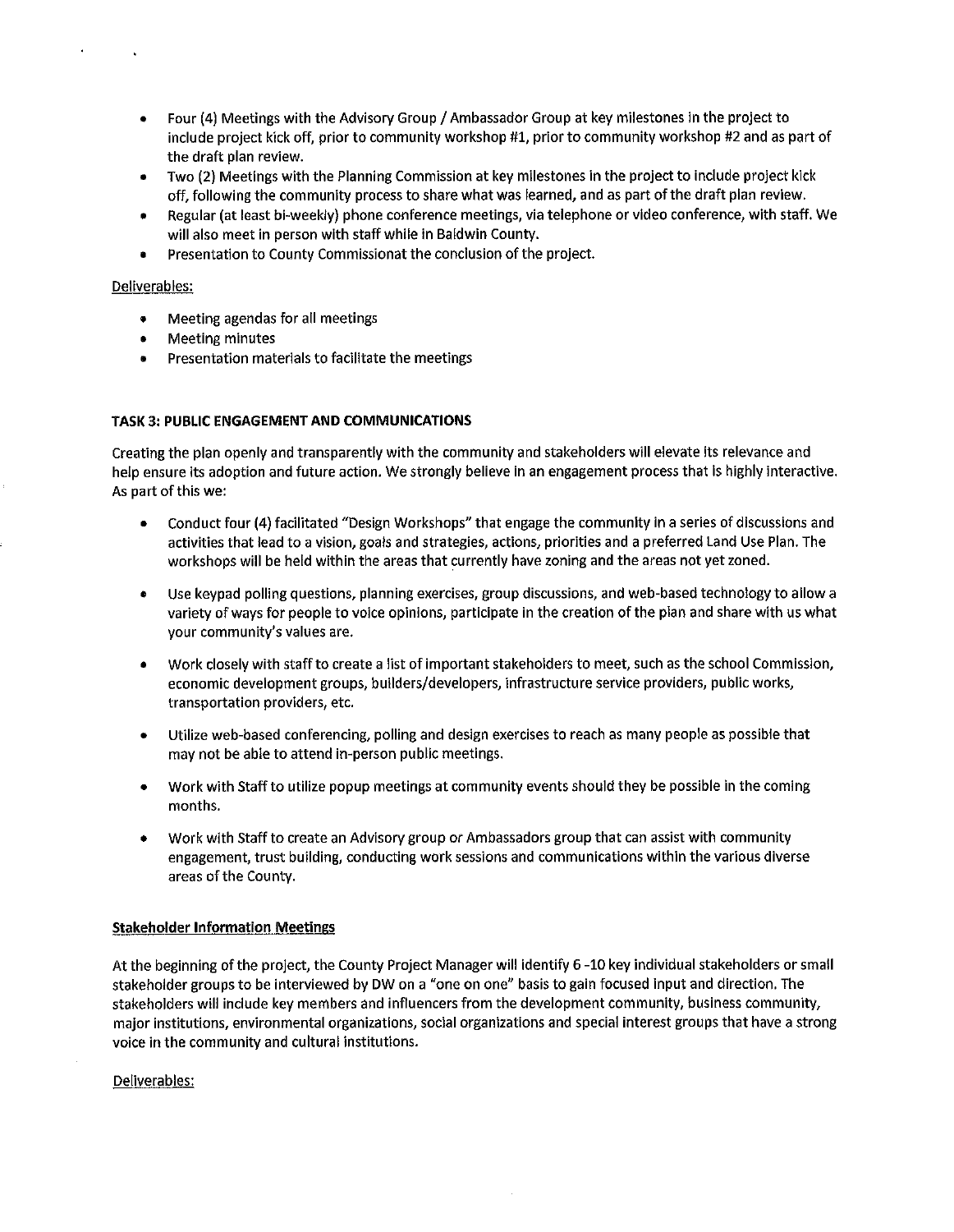• Agendas, Presentation Materials, and Summaries from the stakeholder meetings

#### Meetings:

 $\overline{\phantom{a}}$ 

• Up to twelve (12) hours of in-person Stakeholder meetings, Focus Group meetings and/or phone conference meetings throughout the life of the process. In-person meetings will be scheduled to time with our being in Baldwin County for our Community Workshops.

#### **Communitv Pulse Survey**

The DW team will work with the County Project Manager to create a Community Pulse Survey to solicit input from the community, via the web as well as at the first Community Workshop, concerning key issues such as:

- What is working
- What needs improvement or focus
- Key Issues and Opportunities
- Vision and Aspirations

We will format the survey using the online app Qualtrics or SurveyMonkey and will distribute the survey to the County Project Manager for inclusion on the project web site.

#### Deliverables:

- Draft survey questions, for review by County Project Manager
- Final survey questions, formatted using Qualtrics or SurveyMonkey, and provided to County Project Manager to be uploaded to the project web site
- Summary of results from the survey. The summary will be provided to County Project Manager to be uploaded to the project website as well.

# **Workshop #1: Kick Off, Vision, Themes and Goals**

The first Community Workshop, located somewhere accessible to as many residents as possible, will introduce the purpose of the project and gather input from the community concerning the overall "vision" for Baldwin County. Participants in this meeting will use keypad polling and participate in breakout sessions around the room to provide input.

This workshop will include a presentation on what a Comprehensive Plan Is and what it should focus on, introduce everyone to the project and process, review the roles of various team members and review the components of a Comprehensive Plan. Following the presentation, a keypad polling session (Community Pulse Survey) will be conducted to allow the public to provide input on the community's aspirations and vision, and the key issues and opportunities of the plan.

In addition to keypad polling, the public will also provide general comments and ideas for the Comprehensive Plan verbally at the end of the keypad polling session and on comment sheets located around the room and at breakout tables.

The keypad polling questions and the presentation will be provided to the County Project Manager to be put on the project web site so that individuals not able to attend the workshop can contribute via an online format as well.

# Deliverables: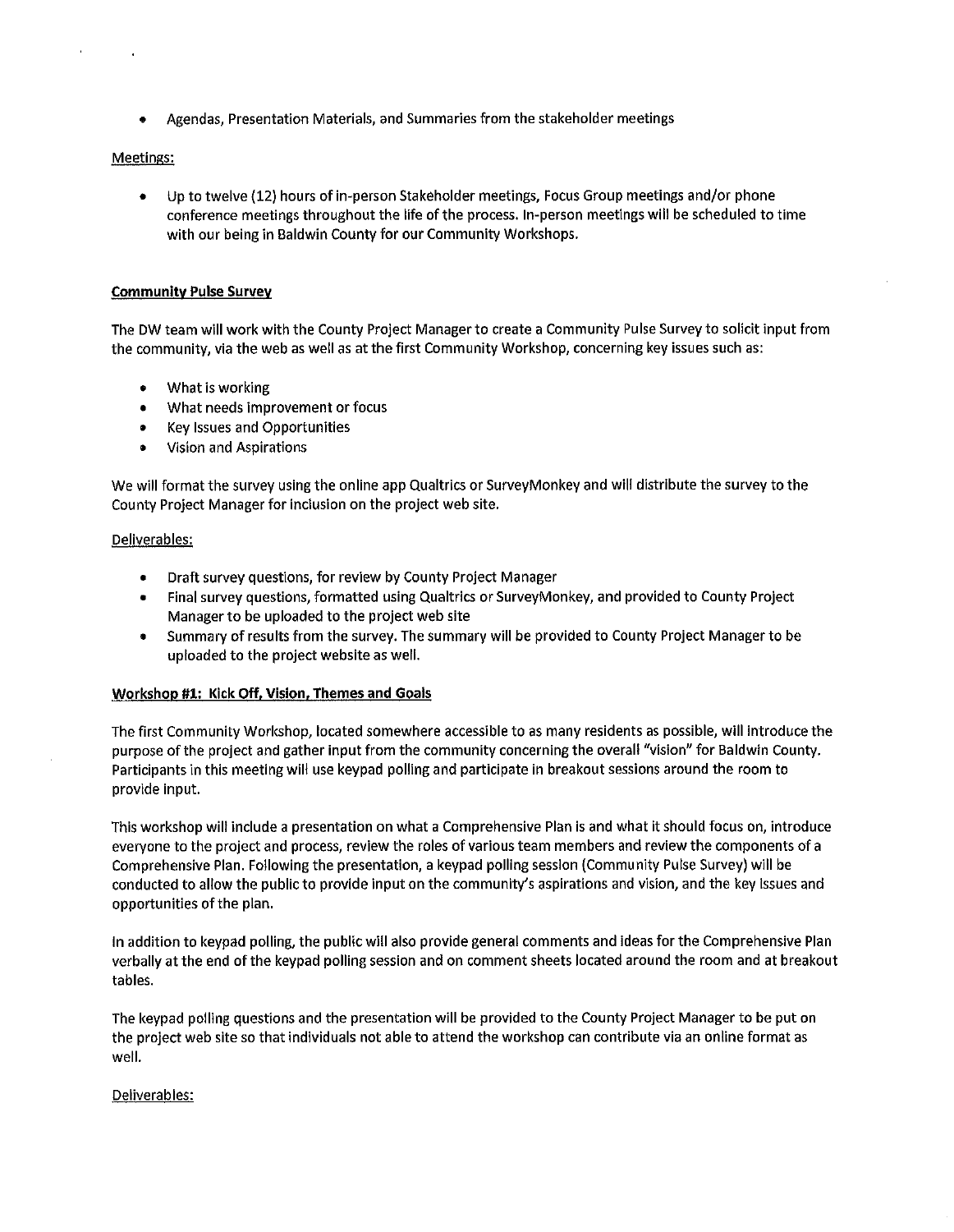- Coordination with County Project Manager about schedule and location of Community Meeting #1
- One (1) PowerPoint presentation outlining key concepts, existing conditions and/or key issues that our initial analysis yields
- 20-25 Keypad polling questions that will be formatted into Qualtrics or SurveyMonkey for posting on the project website
- PDF copies of the presentation Commissions for uploading to the project website

# Meetings:

 $\ddot{\phantom{1}}$ 

 $\sim$ 

• One (1) two-hour Community Workshop #1 facilitated by Design Workshop

# Workshop #2: - Open Space, Sector Planning and Future Growth

The purpose of the second Community Workshop will be to discuss how the County can continue to grow over the next 25 years within the County's Planning Areas, which include areas that are zoned and areas that are currently unzoned. At this meeting, we will begin with a presentation that reviews key takeaways from the first Community Workshop and existing conditions graphics that tell the story of current land use patterns. We will then conduct a keypad polling exercise focused on future growth topics. Following that, we will conduct a physical planning exercise, with participants working together at tables in groups of 6-8, should health authority guidelines allow. For this workshop, we propose having it being conducted in two locations so that we get unique perspectives from two geographic areas of the County.

# Deliverables:

- Coordination with County about schedule and locations of Community Workshop #2
- One (1) PowerPoint presentation outlining key takeaways from Community Workshop #1, and existing conditions graphics
- 20-25 keypad polling questions that will also be formatted using Qualtrics or SurveyMonkey for uploading to the project website
- Materials needed for the "Chip Game" planning exercise
- PDF copies of the presentation Commissions and results for uploading to the project website

# Meetings:

• Two (2) two-hour Community Workshops, one located in "Zoned" Baldwin County and one located in **"unzoned" Baldwin County.** 

# Workshop #3: Sector Type, Form, Image and Character

At this meeting, we will use keypad polling and the chip game to engage the community on location, form, character, and extent of proposed growth and development areas.

# Deliverables:

- Coordination with County about schedule and locations of Optional Community Meeting #4
- 20-25 keypad polling questions that will also be formatted using Qualtrics or SurveyMonkey for uploading to the project website
- Materials needed for the "Chip Game" planning exercise
- PDF copies of the presentation Commissions and results for uploading to the project website

# Meetings:

• One (1) two-hour Community Workshop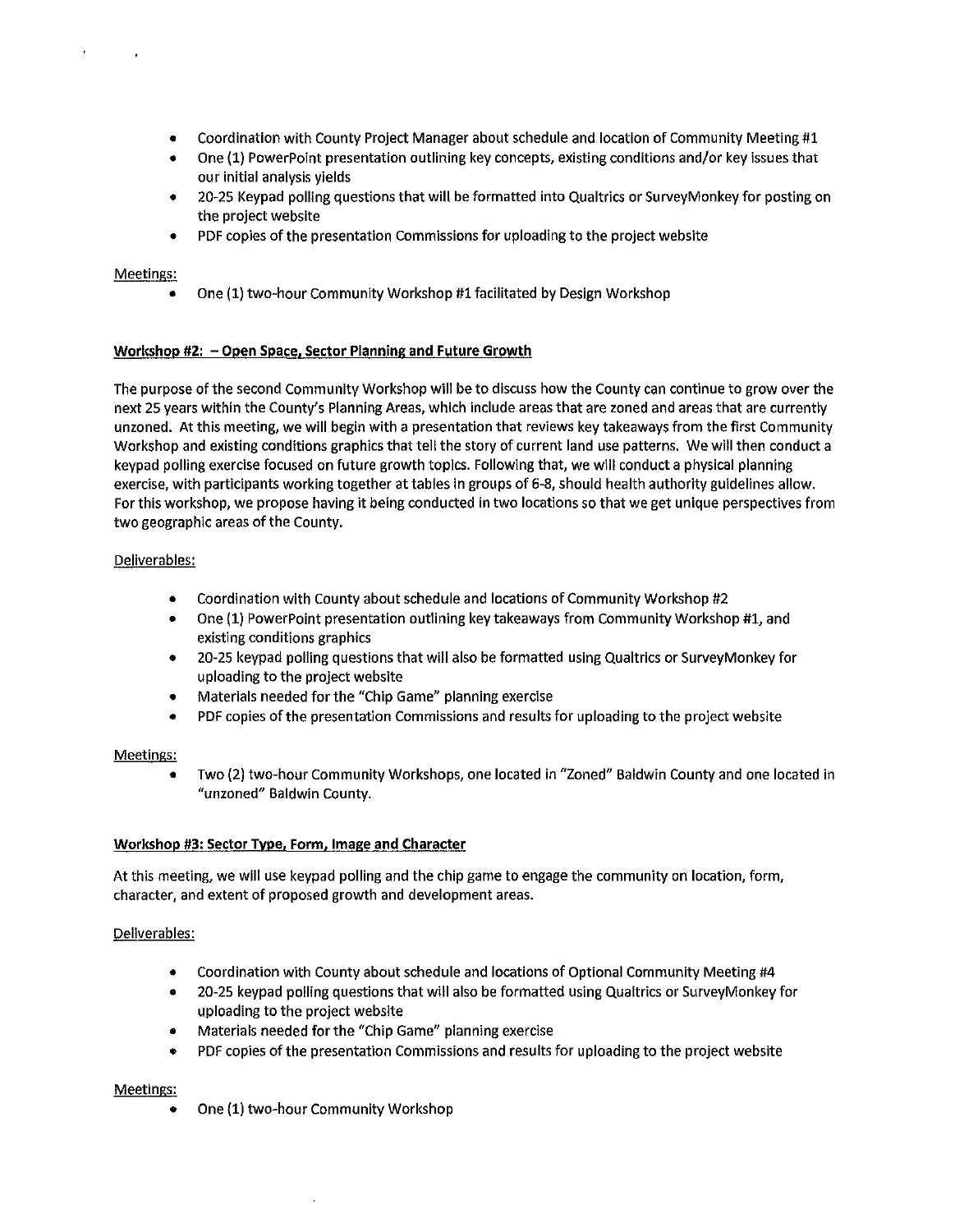#### **Workshop #4 • Plan Recommendations**

The final Community Workshop will be organized in "Science Fair" format with graphically formatted Commissions that describe the key outcomes of the Comprehensive Plan process. Participants will browse the Commissions created for the meeting and be allowed to provide comments on sticky notes on the Commissions.

# Deliverables:

 $\bullet$ 

- Coordination with County about schedule and location of Community Meeting #3
- Presentation Commissions outlining the proposed final plan
- PDF copies of every presentation Commission for uploading to the project website

#### Meetings:

• One (1) two-hour Community Workshop

#### **Project Branding:**

Creating a "brand" will stimulate community interest, raise the visibility of the planning process, and link the various tools and methods for community outreach under one umbrella. Elements of community outreach, including meeting advertisements, visual displays for presentations, handouts for public meetings, the project website, and the final planning documents, will all share a signature logo, title block, color and fonts that are consistent, compelling, and appropriate for various audiences and for various meetings and communications.

#### Deliverables:

• DW will provide up to three options for review and selection by the County Project Manager and adopt the graphic format of the brand and utilize it in our presentation materials.

#### **Project Website:**

The County will manage a Mobile Capable Project Website to provide information to the community concerning the Comprehensive Plan. The website will contain links to online surveys (including community surveys and public meeting polls), background documents, information concerning alternatives and preferred and final versions of various elements of the plan, and online tools (such as comment cards or emails) for residents to contribute their thoughts. DW will provide content to the County for the website at each community workshop milestone.

#### Deliverables:

• DW will create a Mobile Capable Project Website for use throughout the project and update its content as the process unfolds.

# **Social Media:**

This proposal assumes that the County will initiate and maintain a social media outreach effort using social media platforms such as Facebook, Twitter or Jnstagram.

#### Deliverables: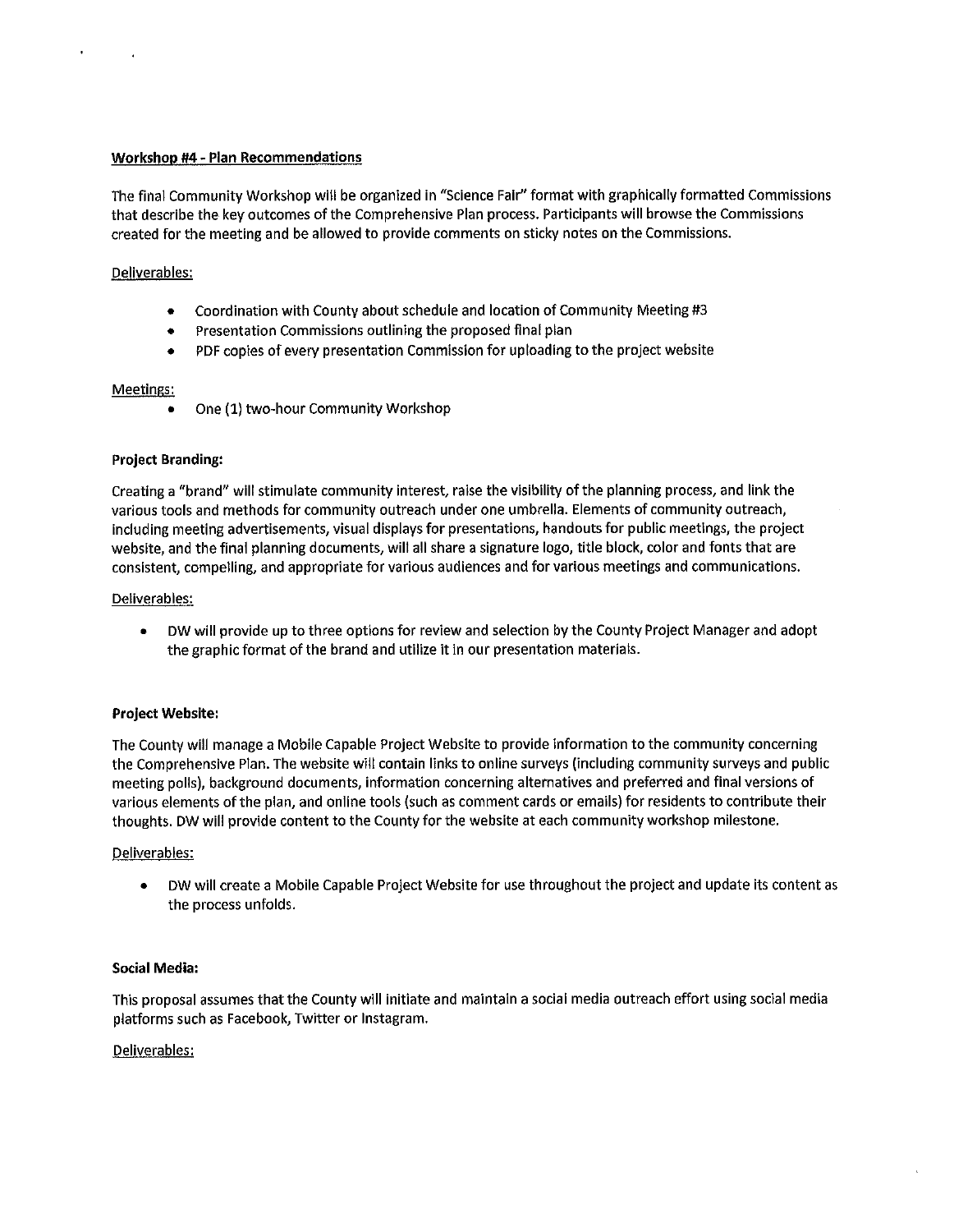• DW will provide content around public meeting dates, based on work prepared to date, for the project website and social media efforts

#### TASK 4: PLAN DEVELOPMENT

Design Workshop will serve as the primary drafter of the plan and shall perform research and develop materials for the Plan, including but not limited to:

#### Baseline Review of Existing Plans and Information

DW will review all existing plans including the plans and documents, current codes and policies, demographic and census data, and other information relevant to the required plan elements.

#### Data Collection

As part of this task we will rely on the County to provide us with GIS base information and PDFs of existing plans and studies that are relevant to the Comprehensive Plan and available for our use, to include but not be limited to:

- Existing zoning maps and land development standards.
- Existing and planned transit system(s) and facilities.
- Existing traffic studies, traffic reports, traffic counts and traffic data for the major roadways.
- Existing and planned major utilities and infrastructure plans.
- Existing and proposed major street ROW, utilities ROW or easements from GIS.
- Parks, public uses and open spaces  $-$  existing and planned.
- Locations of historic and cultural resources.
- Locations of community services, such as parks, libraries, schools, fire and police.
- Topography, environmental conditions and drainage patterns including areas of flooding concern from GIS information.
- Demographic Data existing and projected data associated with population, income, age, population growth, housing costs, etc.
- Economic Data existing and projected data associated with economic growth, locations for economic development, focused industries, jobs, housing affordability, etc.
- Parcel data, including property assessments and real estate taxes
- Approved and proposed master planned development projects, PUD's or areas of development that would have an impact on the comprehensive plan.
- Areas protected with conservation easements.

# Develop an inventory and assessment of issues and opportunities

The Design Workshop team, using information supplied by the County and in collaboration with staff and Steering Committee, will analyze various topics to determine their impact on goals, strategies, policies and planning frameworks. These topics include:

Community Character:

- The unique qualities that together establish the sense of place and character of the County.
- Ways to best take advantage of historic resources or areas that need support (policies, funding, promoting).
- Development character, both historic and new.

Attainable Housing:

- Income and housing price distribution.
- Existing and projected affordability
- Provisions and policies to maintain housing affordability.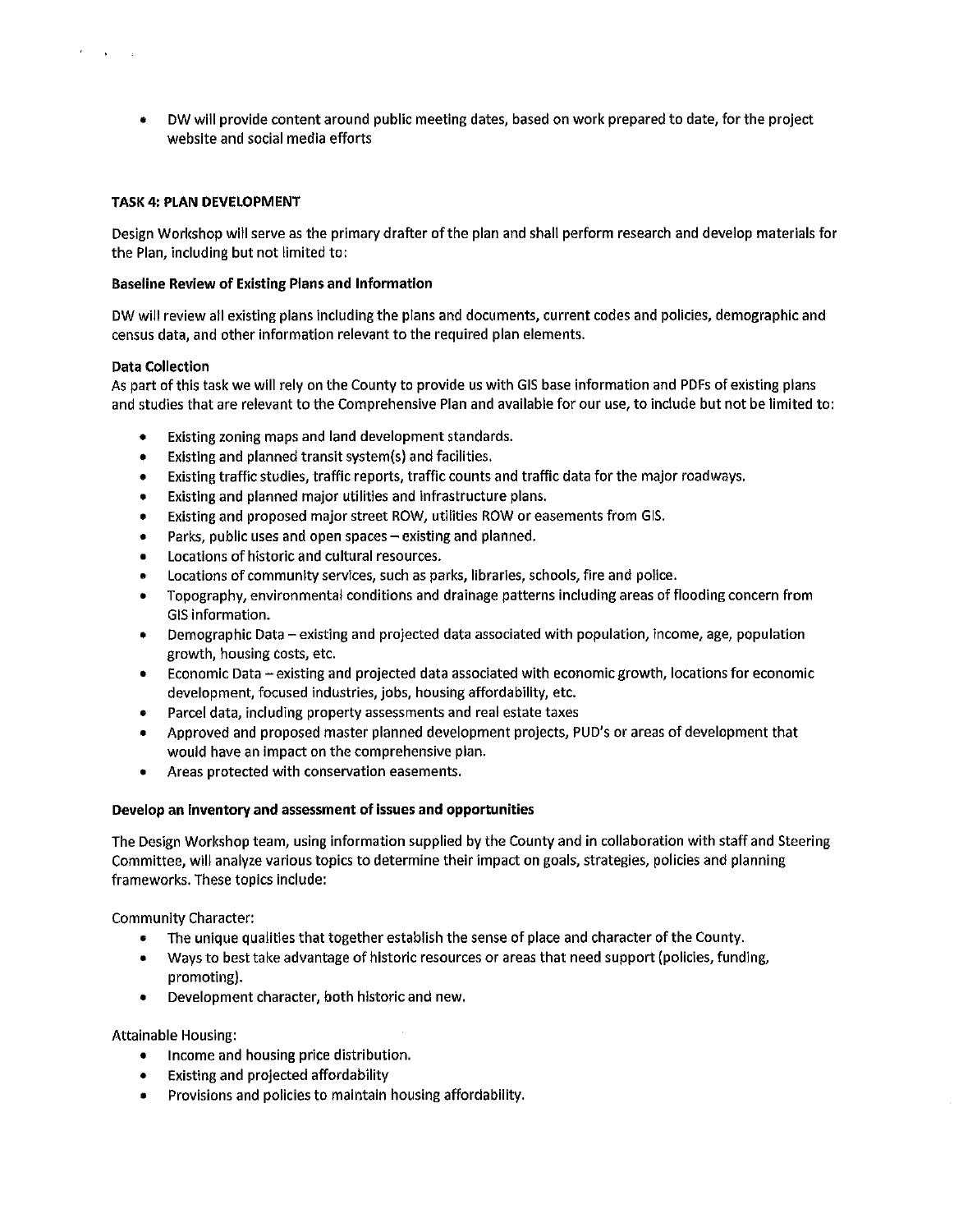Diverse Economy:

 $\mathbf{r}$ 

 $\sim 10^{-10}$  km

- Economic and demographic factors that may affect growth and land use decisions.
- Economic conditions, business growth patterns, and employment growth.
- Opportunities for workforce skills, training and available resources.
- Evaluation of strategies to develop tourism, office, retail, and industrial economies

Market and Land Use

- Demographic and Psychographic housing preferences
- Existing building typologies
- Demand for existing, future, and/or unmet typologies
- Compatible areas for land use and building typology needs and requirements

Sensible Growth:

- Projections for population growth and how it might influence housing and land use decisions.
- Any limits to physical growth (in terms of limits created by hydrology, environmental resources, infrastructure, or transportation resources in particular) or policy-oriented limits to growth such as water/sewer service, political boundaries, etc.
- Identification of housing characteristics and housing needs unique to the County.
- Regional cooperation / growth management areas or areas of coordinated growth.

Harmony with Nature:

- Environmental factors, natural features, and sensitive areas (for example, riparian areas and floodplains, areas susceptible to sea level rise, vegetation/tree cover).
- The provision for greenways and broad open space connectivity.
- The promotion of coastal reslliency.
- The creation of scenic and environmental corridors and buffer areas.

Equitable Services:

- The location and adequacy of public facilities and amenities.
- Parks and recreation facilities and amenities and their locations relative to existing and planned neighborhoods.

Quality and Context Sensitive Infrastructure:

- Gaps or needs for Infrastructure service.
- Multimodal transportation connectivity.
- Complete streets.
- Multimodal connectivity.
- Enhancing connectivity.
- Transportation character.

# Deliverables:

- Summaries of the existing conditions analysis (by planning theme or topic and based on the emerging need and focus of the plan). The summaries will include a combination of map graphics and simple narratives as needed to communicate the key takeaways to be included In the Community Factbook Atlas.
- Population/growth assessment based on regional transportation models, state growth estimates or other information available to the Town.
- Analysis of existing land uses and infrastructure capacity in the form of a map created in GIS and a memo that describes infrastructure capacity based on discussions with service providers and/or public works.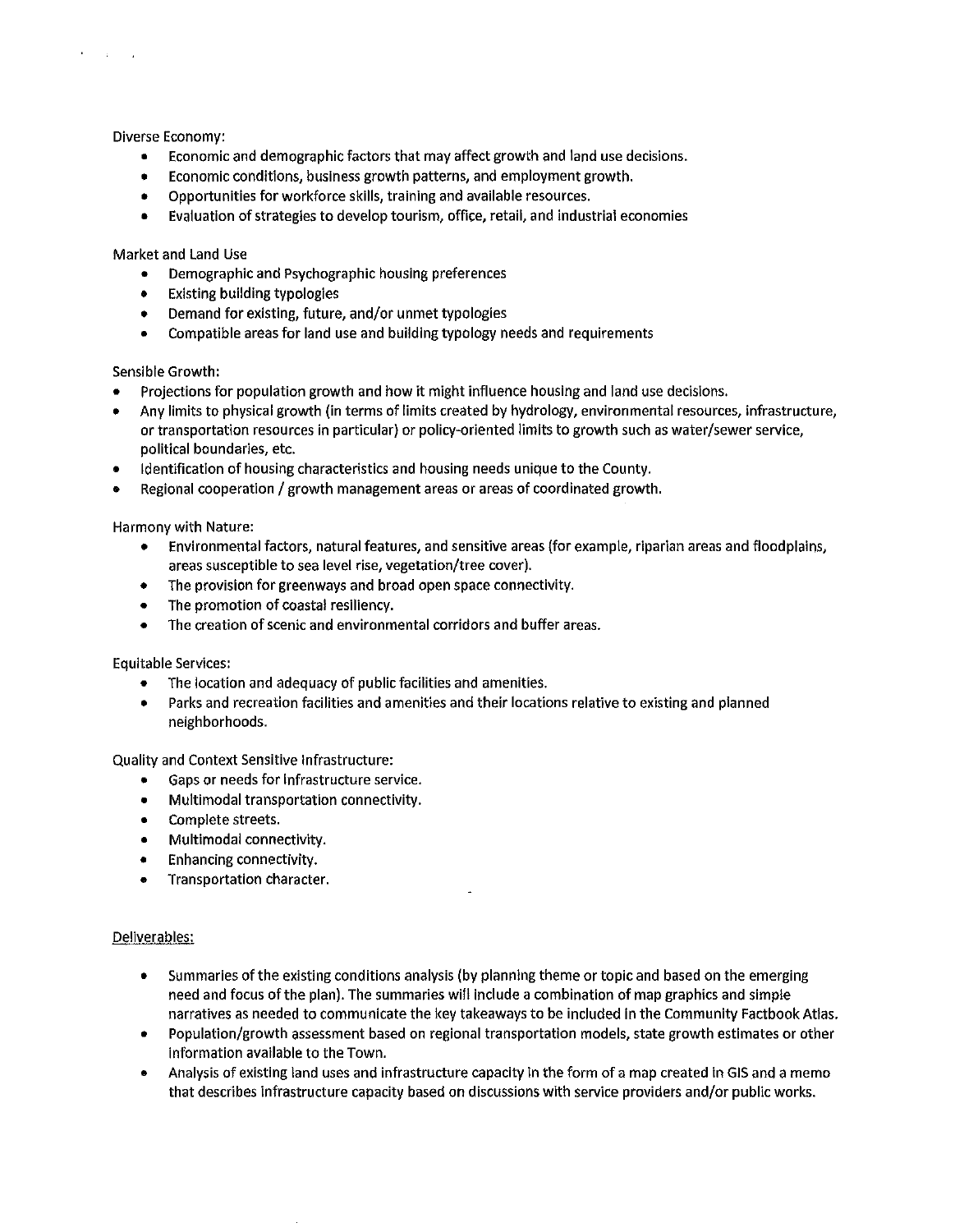#### **Analysis Diagramming**

 $\sim 10^{-10}$  km  $^{-1}$ 

From the available GIS base information, we will create 3-4 synthesized maps and analytical diagrams that help us to understand the current condition of the County and to describe potential improvements. These analytical diagrams may consider, amongst other things:

- Areas of concern from an environmental standpoint that may be considered for preservation or conservation. This will include previously preserved/conserved lands, lands targeted for preservation/conservation, new land areas that could/should be considered, the potential for new corridors to connect them, marsh areas, and areas prone to flooding and sea level rise.
- Opportunities to create a consolidated Green Print open space plan that forms an ecological framework for the County that can accommodate flood control, habitat development, recreational opportunities, tree cover, and pollution mitigation, amongst other things.
- Special areas, cultural and historic assets, neighborhoods and districts.
- Existing job centers and commercial areas.
- Areas best suited for new development based on environmental (especially topo and flood), cultural, economic and accessibility/serviceability attributes.
- Opportunities to equitably expand community services, parks or open space based on walking distance frameworks, needs analysis or best practices.
- Opportunities to enhance bike and pedestrian infrastructure on major roadways and within greenways.
- Transportation corridors, such as highway, rail and river, that may be re-imagined, and areas where nodes and gateways may occur; corridors that could be reimagined; corridors that should include scenic protection, etc.; along with the disposition of what happens between them.
- Areas where more circulation frameworks may be added to enhance multimodal movement patterns.
- Areas where new job centers, new destinations or new activity centers may be located.
- Determination of appropriate sectors such as 0-1 Preserved Open Sector and 0-2 Reserved Open Sector for protection of open lands; G-1 Restricted Growth Sector, G-2 Controlled Growth Sector, and G-3 Intended Growth Sector for New Communities; G-4 Infill Growth Sector for managed growth of existing urbanized areas.

This information will be used during the Community Workshops and Stakeholder meetings to ensure that the discussions are based on a realistic understanding of current conditions and possible futures.

# Deliverables:

• Up to Four (4) Synthesized Analytical Diagrams (as outlined above) depicting the current conditions in the County as needed to describe key concepts or analyses

# **TASK 5: DEVELOP A VISION TO SERVE AS A FOCAL POINT FOR GOALS, POLICY, AND STRATEGY DECISIONS**

# Community Land Use Framework Planning

Drawing from the public input, as well as technical input provided by stakeholders and jurisdiction officials, we will create relevant land use and framework plans. The plans will focus on how future development will interact with existing development; the protection of the natural environment; multimodal transportation planning and linkages; open space and recreation networks; greenway networks; opportunities for nodal and walkable development patterns; key transportation corridors; and economic/commercial enhancement. As part of this, our team will: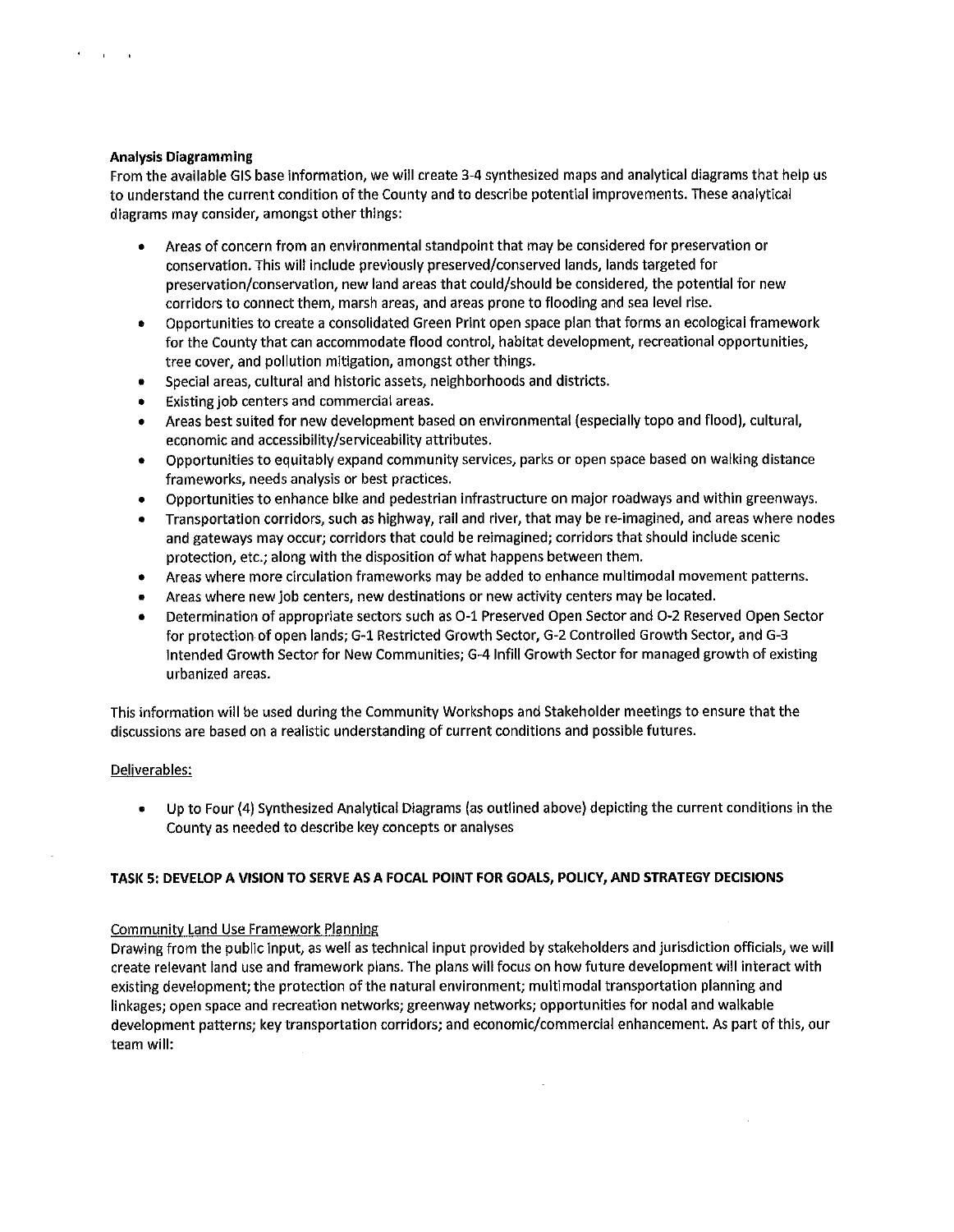- Conduct a population growth assessment, based on projections provided by the County, development capacity analysis (examining land mass needed to accommodate growth by acreage) and serviceability assessment, and create "sector-based" land use designations to produce 2-3 projected growth scenarios.
- Analyze projected fiscal impacts for each growth scenario based on land use and typology
- Identify areas to preserve or conserve land based on environmental or land use characteristics and consider a comprehensive "green network" to accommodate environmental resiliency for the County.
- Identify key transportation corridors and recommendations for their improvements.
- Identify areas designated for economic development and job growth.
- Identify areas for nodal development around key transportation corridors.
- Identify, based on development capacity analysis, where various settlement types will be located to accommodate growth.
- Identify areas of special concern to ensure context-sensitive growth or focus areas.
- Consolidate the Framework Plans into a Masterplan for the County.

# Deliverables:

 $\ddot{\phantom{a}}$ 

 $\mathbf{r} = \mathbf{r} - \mathbf{r}$ 

Up to three (3) Scenario Plans of the County that describe how, where and in what form growth can **occur.** 

#### **TASK 6: DRAFT THE MASTERPLAN**

#### **Formatting the Plan**

Design Workshop and Baldwin County wish to create a unique, compelling and useable Comprehensive Plan. Design Workshop will prepare 2-3 concepts for discussion with the County Project Manager early in the process. Alternative concepts for discussion will include:

- The size and orientation of the document
- How it can become a web-based document and be section 508 compliant
- $\bullet$  Alternative organization / table of contents
- Fonts, colors, look and feel
- Page layout

Deliverables:

- One draft document format
- One round of revisions following review by County Project Manager

# **TASK 7: PLAN CONTENT**

The Plan document will include assembling and analyzing data regarding existing conditions within the established planning area and utilizing that data to develop policies, actions, and an implementation plan to guide future development and decision making over a 10-year timeframe. It is anticipated the Plan will cover the following content:

- A. Introduction
- B. Baldwin County's opportunity
- C. Purpose of the Plan
- D. Community Vision
- E. Analysis
	- a. Environmental preservation
	- b. Economic / Market / Land Use
	- c. Development suitability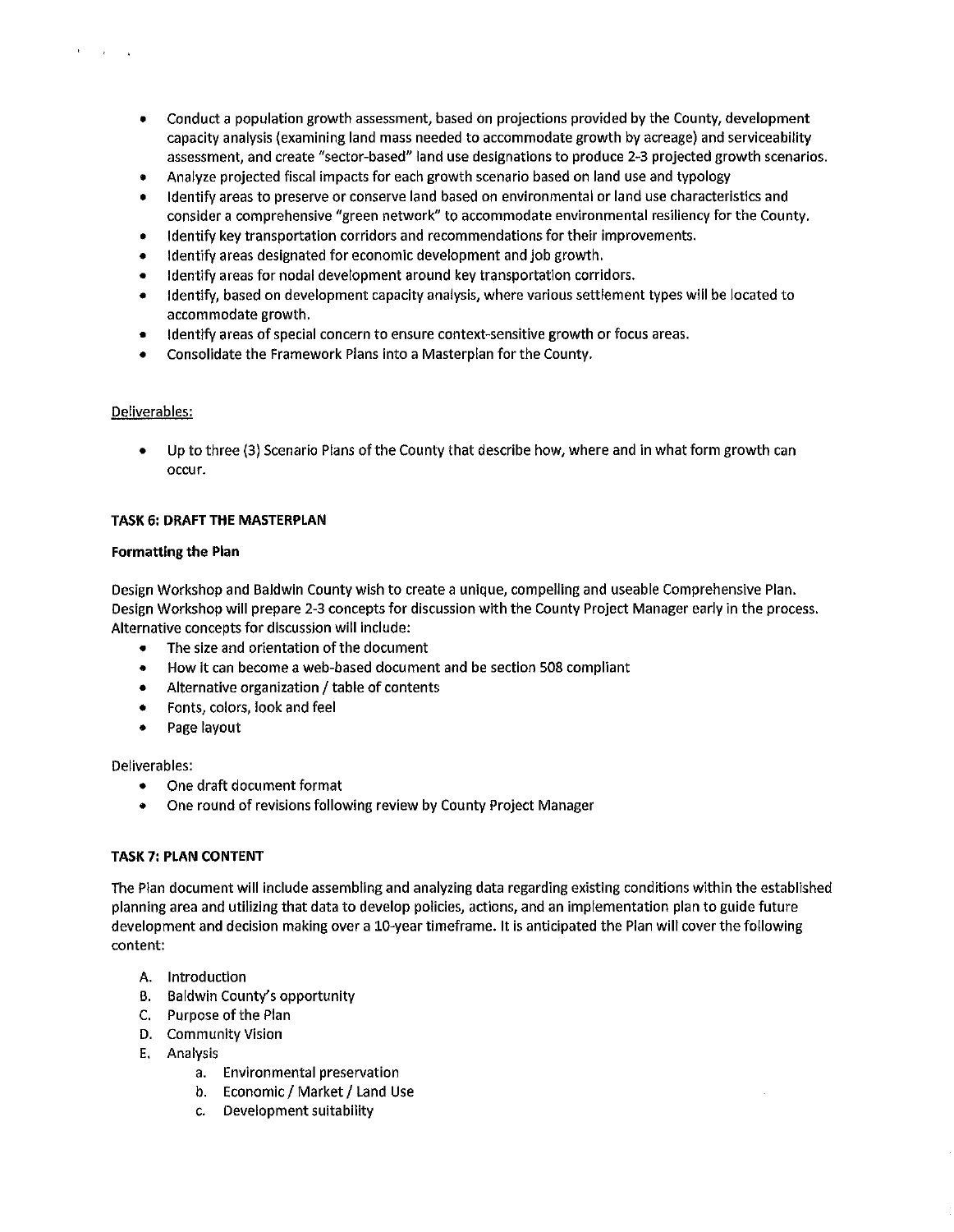- d. Scenarios
- F. Sector Plans

 $\mathbf{r}$  and  $\mathbf{r}$ 

- a. Sector planning,
- b. Connectivity and mobility elements,
- c. Community facilities and services,
- d. Natural and cultural resources,
- e. Infrastructure.
- G. Community Code Review
- H. Community Fact Book
	- a. Economic and demographic factors
	- b. Natural Resources, Resiliency, and Hazard Mitigation
	- c. Historic, Cultural, and Heritage Preservation and Enhancement
- I. Implementation Specific goals and policies to implement each element of the Plan
	- a. An implementation guide for Planning and Zoning staff to properly apply the Master Plan to rezoning requests.
	- b. A succinct guide to changing sector designations as conditions change.
	- c. A succinct guide to establishing sector designations for newly zoned areas.
	- d. A high-level review of the current zoning ordinances with recommended changes.

#### PROJECT DELIVERABLES

Maps and associated digital data and shapefiles shall be in ArcGIS format, and shall be provided to the County as work is being conducted. All such data, graphics, charts, images, etc. as contained in the final adopted version of the Plan as adopted by the County Commissionshall also be furnished to the County upon adoption, including an editable version of the final document.

DW will also provide flash drives of all digital products in the following forms as appropriate:

- Text: Microsoft Word, lnDesign, and PDF
- Spreadsheets: Microsoft Excel
- Mapping Products and Data: PDF and ArcGIS (All spatial data to be delivered as shapefiles using the NAO 1983 State Plan Alabama FIPS 3200 (US Feet)

#### Fees and Expenses

Compensation to DW for the scope of services described herein and in accordance with the conditions of this agreement shall be for a total lump sum fee of \$148,200.

| Initiation Tasks + Public Workshop #1: Vision | \$26,400  |
|-----------------------------------------------|-----------|
| Public Workshop #2: Land Use                  | \$15,800  |
| Public Workshop #3: - Form and Character      | \$10,200  |
| Plan Development                              | \$56,200  |
| Master Plan                                   | \$30,800  |
| <b>Total Fee</b>                              | \$139,400 |
| <b>Reimbursable Expenses:</b>                 | \$8,800   |
| <b>Total with Expenses</b>                    | \$148,200 |

Note 1: the tasks described on this fee worksheet reflect all the tasks in the Scope of Work. They have been reorganized and simplified for the purposes of presenting the fee.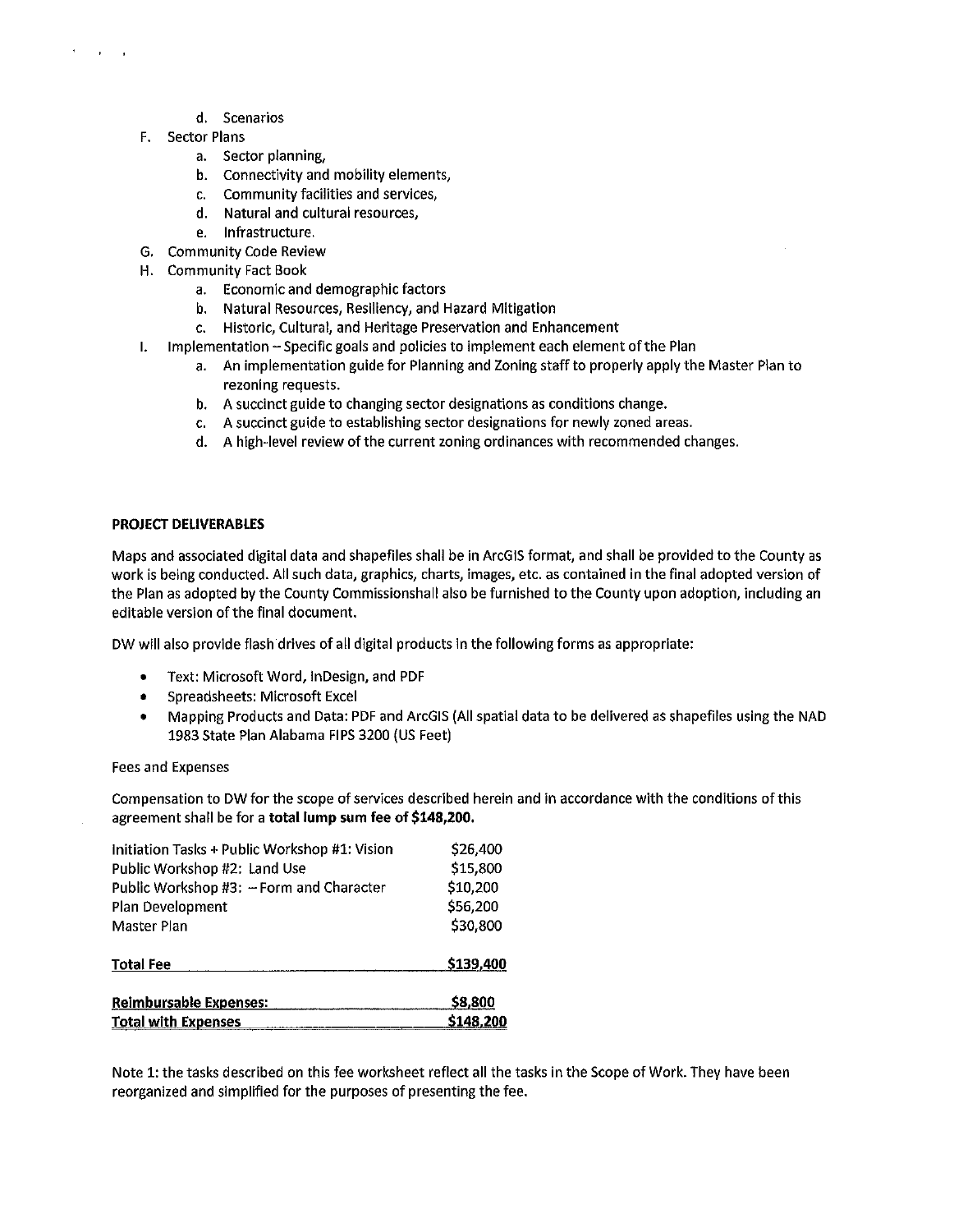#### Reimbursable Expenses

**Carl Carl** 

Reimbursable Expenses are in addition to compensation for Basic Services. Reimbursable expenses incurred by DW and consultants directly related to the project such as, but not limited to, travel, photography, telephone charges, video conference charges, and in-house printing expenses shall be billed at DW's cost.

#### Exclusions to Scope of Work

The following items, although potentially referenced, are not part of the Scope of Services:

- Water / Sewer Infrastructure masterplan
- Utilities masterplan or service area plan
- Zoning code, municipal code or other code or ordinance
- Design guidelines or design standards
- Historic district designations
- Traffic / transportation masterplan
- Transit masterplan
- Park masterplan
- Parking ordinance
- Additional Public Workshops
- Detailed Market Study / Financial Modeling beyond what was outlined in scope
- Printing materials and boards for public workshops and meetings

#### Additional Services

Services in addition to those described above are to be compensated on a Time and Materials basis per DW's current published rate schedule, attached hereto as Exhibit B. Additional services will include (but are not limited to) redesign of previously approved work, major revisions to program and/or expansion of scope of services. No additional services are authorized unless they are first requested, in writing, by the Town. The Town may elect to seek an estimate from DW for proposed additional services prior to requesting DW to actually perform the additional service(s).

#### Payment Terms

- 1. This is a lump sum contract and will be billed monthly as a percentage completed for each phase of the work.
- 2. Invoices will be emailed from DW's office by the  $10<sup>th</sup>$  of each month. Invoices are payable within 30 days of the date the Town receives the invoice. Invoicing shall be specific to each major task and will describe the completed portion of the services.
- 3. Extensive itemized breakdowns of hourly activities or provision of detailed backup for reimbursed expenses for accounting purposes are not a normal procedure; however, at the Client's request, Design Workshop will provide this service at an hourly rate of \$65 (sixty-five dollars) per hour.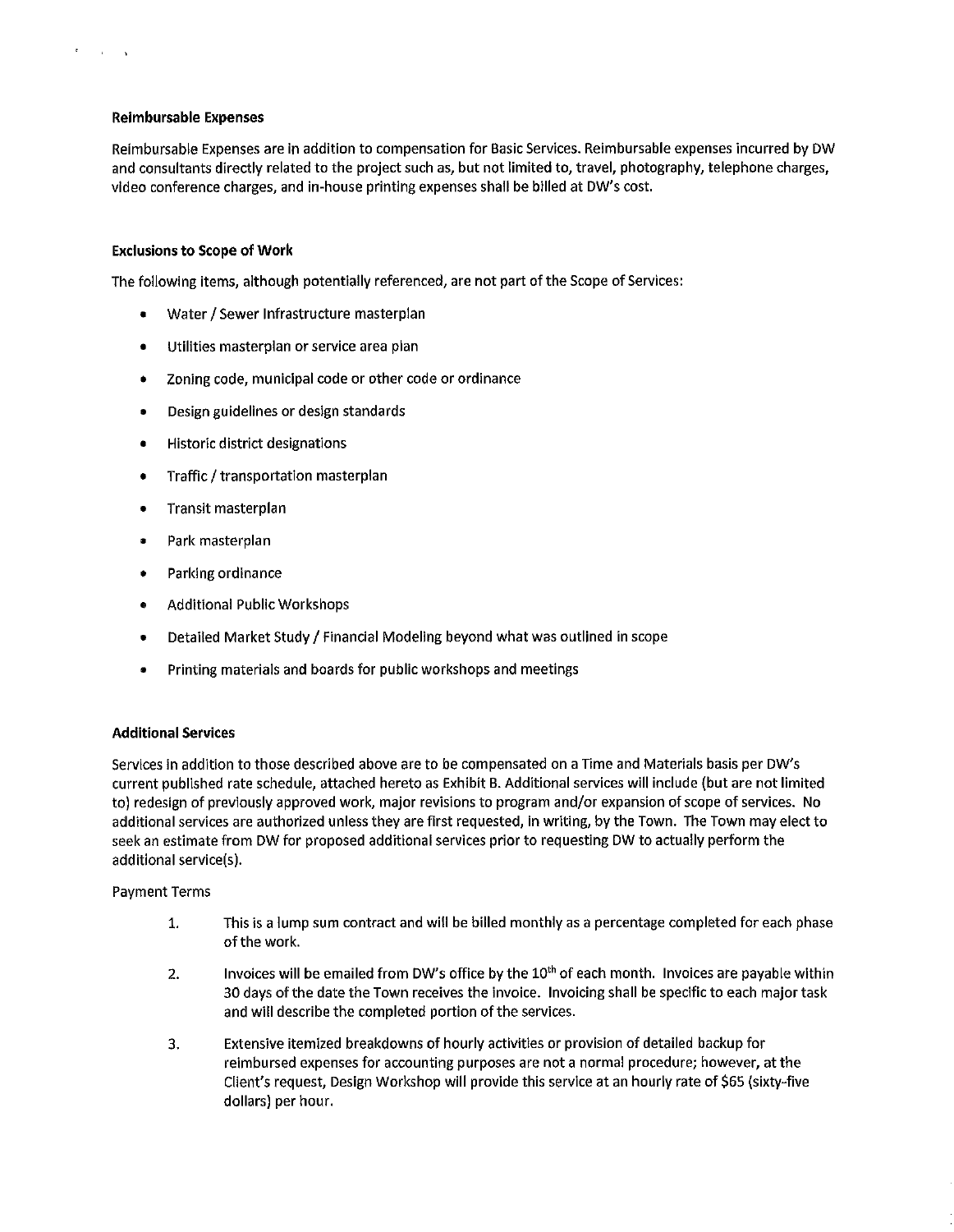

 $\mathbf{t} = -\mathbf{t}_\mathrm{F} + \mathbf{t}_\mathrm{F}$ 

This Agreement is entered into between Design Workshop, Inc. and Baldwin County.

- 1. If this contract meets with your approval, please sign below and return one (1) copy for our file.
- 2. If this agreement is not accepted within two (2) months from the date of receipt, the offer to perform the described services may be withdrawn and Design Workshop may renegotiate this proposal.
- 3. The Client agrees that they have read and understood the Contract Provisions attached hereto as Exhibit A and Incorporated herein by reference.

**DESIGN WORKSHOP, INC.** 

 $B_y:$   $GellA$   $Date: 7/11/2021$ 

Title: Principal

| APPROVED BY CLIENT:                                                                                                                                                                                                                   |
|---------------------------------------------------------------------------------------------------------------------------------------------------------------------------------------------------------------------------------------|
| By:                                                                                                                                                                                                                                   |
|                                                                                                                                                                                                                                       |
| <u>hairman</u><br>'ce. ('<br>Title:                                                                                                                                                                                                   |
| $\epsilon_{\ell_2}$<br>11)                                                                                                                                                                                                            |
| $\phi_{\vec{q}}$                                                                                                                                                                                                                      |
| y.                                                                                                                                                                                                                                    |
|                                                                                                                                                                                                                                       |
| to.                                                                                                                                                                                                                                   |
| the Contract of the Contract of the Contract of the Contract of the Contract of the Contract of The Contract o<br>Contract of the Contract of the Contract of the Contract of the Contract of the Contract of the Contract of Th<br>瘦 |
|                                                                                                                                                                                                                                       |

Date:  $8/17/302$